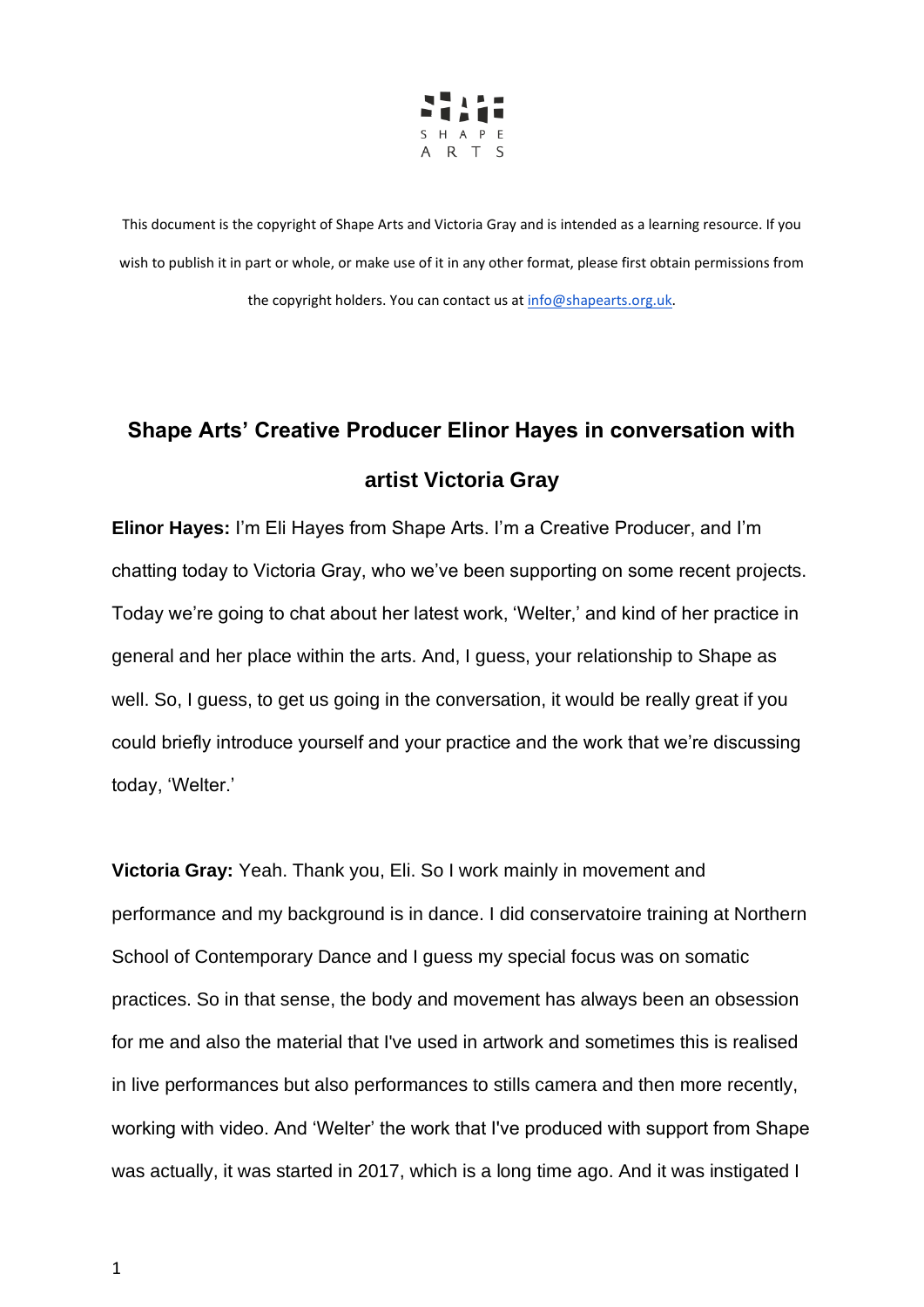

guess by the Arts Admin artist bursary, which I had been awarded that year, and I'd also had an Arts Council grant. So there's a real pressure to make a new work but I was really struggling to start.

And I think you know, that was a bit of a turning point in my practice, but also in my life. That year I'd also just had my autism diagnosis, which was really kind of fundamental in terms of shifting things, both in terms of my life and my practice as well. And I was trying to reframe both of those things at the same time. So in essence, really, 'Welter' is like a, I see it like an experiment or like a... it's like a threshold work if you like. And it was really difficult to make because since about 2011 I've been developing a whole movement language that became a body of work called 'Ballast', and I'd been touring that for about two years. So I think 'Welter' was like an attempt to break out of 'Ballast' because it becomes so ingrained and so patterned in my body. So it was also an attempt to process the autism diagnosis at the same time, and shift from making live performances to making videos or performances to camera.

The practice I've had over the last 10 years or more is really I guess, I've been known for making live works. But I think you know, I'd realised just how fatigued I'd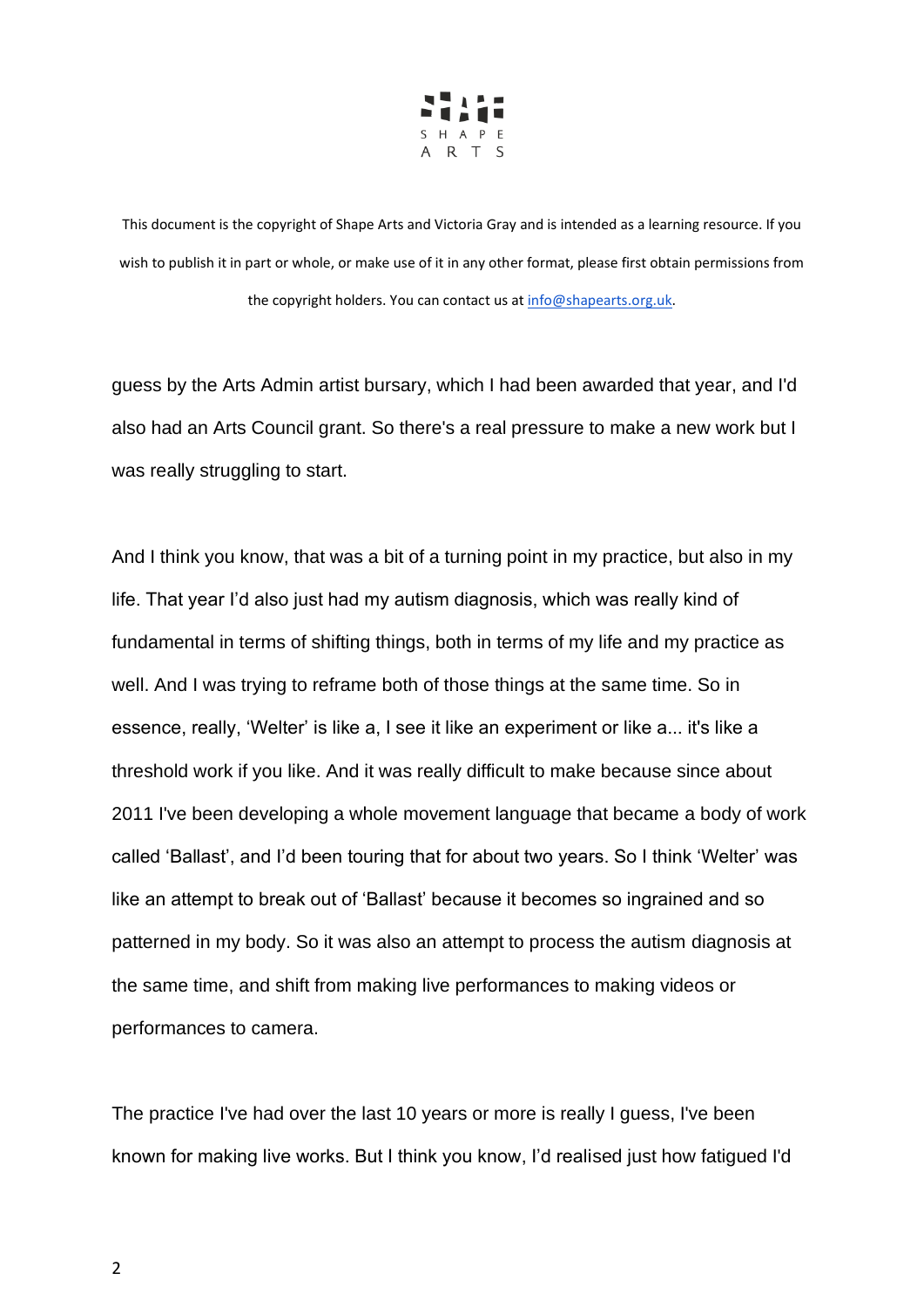

gotten from touring and performing for over 10 years, so I was really trying to find a new performance language but also a new form for making work and sharing work. So it felt a little bit like I had to break out of or maybe break into my body and my practice in order to do that.

**EH:** That's really interesting, especially where you brought up the relationship between 'Welter' and 'Ballast,' because obviously as we've been supporting you over a period of months, we've had a lot of conversations and putting 'Welter' in conversation with 'Ballast' as two works but also those two experiences for you as an artist and practitioner has been quite present in those conversations.

And I'm really interested I guess here in the choice of names and the parallels that they might illustrate or indicate. Obviously 'Ballast,' I mean – I had to Google some of the definitions – but it makes so much sense, once you read them. 'Ballast,' which means material or structure that provides stability, carries with it a sense of definitiveness. It's very clear-cut and feels very stable. 'Welter,' on the other hand, is both a verb and a noun to begin with. And it's much more slippery, it means both a confused mass and the act of moving turbulently, kind of writhing. It has edges of both positivity and negativity to it but mainly, at least I think, it indicates ambiguity.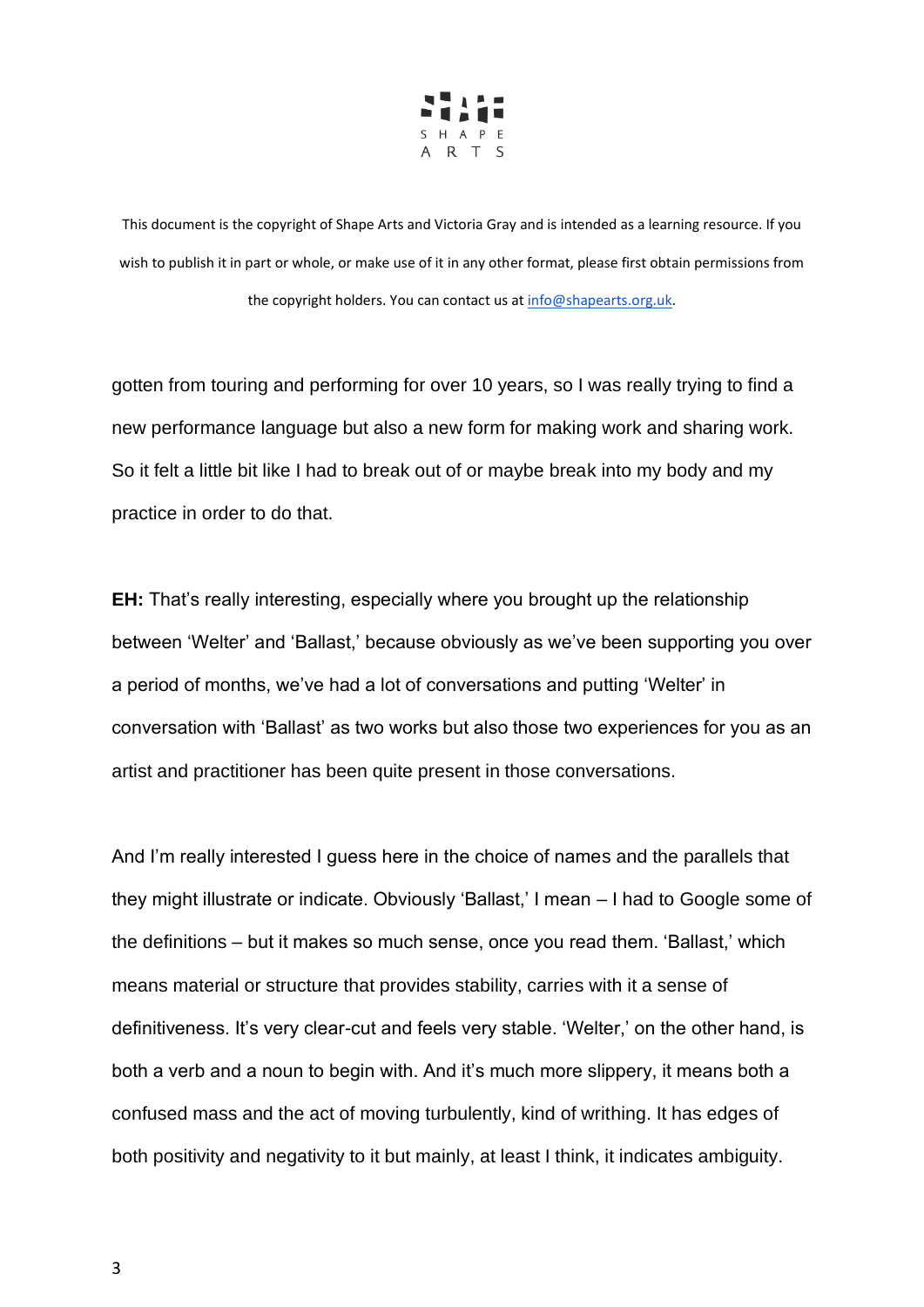

Jeff, who's on our team as well, when we were watching the film he noted that there's a kind of sense of rigidness in the movements that you make during the work, something mannequin-esque or wooden maybe about the way your limbs jolt, which also contrasts with the notion of welter as a more fluid, continuous movement. So I'd be really interested to know whether the relationship that these two names have corresponds, in your opinion, to the parallel themes of both works. In other words, do you feel as though 'Welter' is an expression of this ambiguity and confusion, that I guess you were kind of touching on just now, in a way that 'Ballast' wasn't?

I know that for you both of these works and their names sit firmly within a wider attempt to communicate part of your own autistic experience, so do the names and their corresponding works also indicate a changing relationship in that respect, with your neurodivergent identity? I know that you have talked about 'autism' being somewhat of an unsuccessful attempt to name an un-nounable experience, which echoes the instability of the word 'welter,' at least for me.

VG: Yeah. Absolutely. It's so good that you've picked up on the titles because they are intentional. I think everything that I do has probably a lot of research or a lot of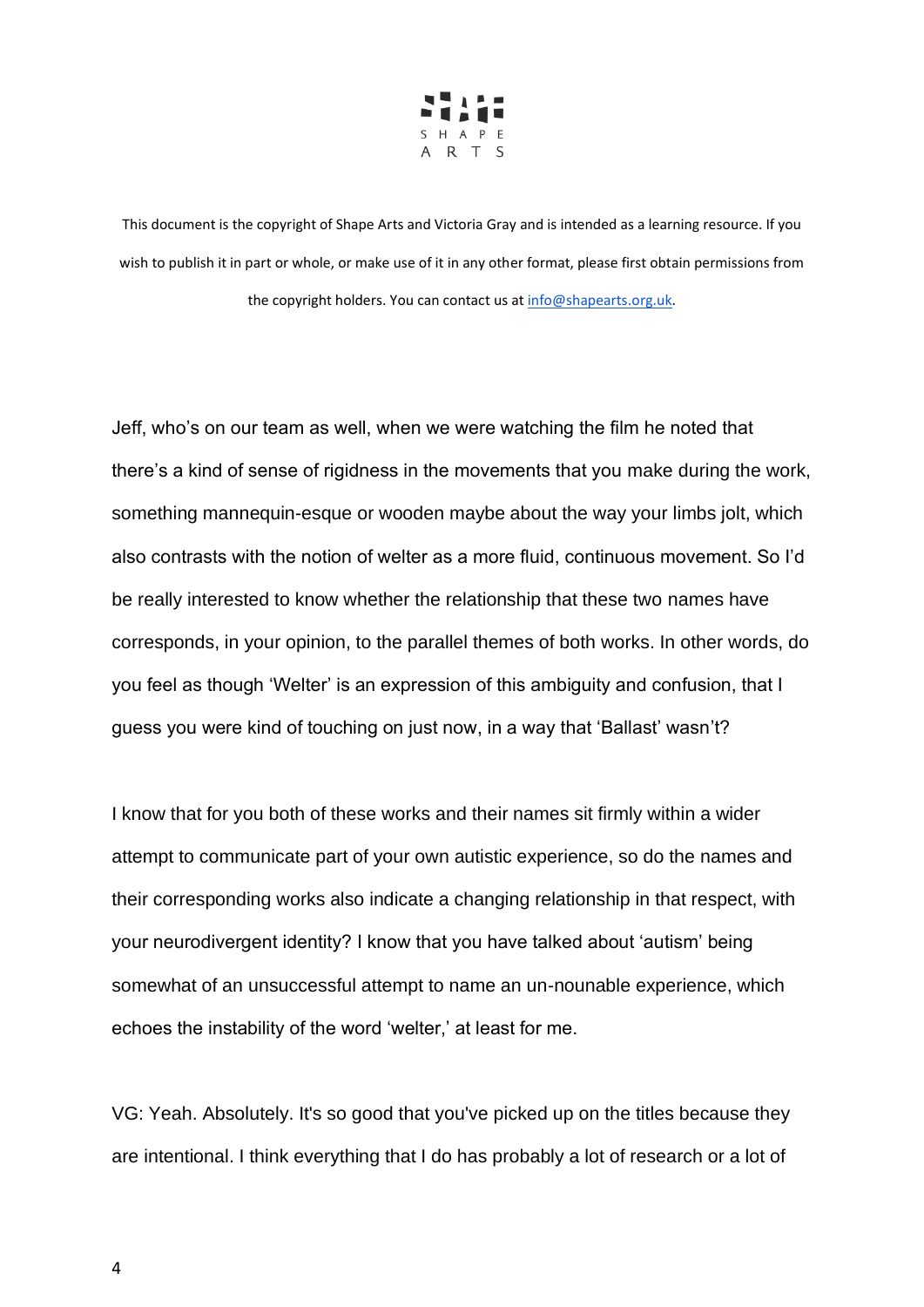

thinking behind it. A lot of layers. So just to think about them in contrast, just to go back to 'Ballast' that was actually made during 2011 through to 2017. And around that time, I'd had a lot of chronic stress and actually experienced an eating disorder as well, which I now understand as kind of being part of my experience of being undiagnosed autistic for such a long time. So I'd had a disturbance in my kind of endocrine system, which meant that I had stopped menstruating. So in hindsight, I can really see how much this was like a physical expression of all those burnouts and this kind of bewilderment of being in the world but not knowing that I was autistic.

So, it might seem simplistic, but with 'Ballast', I was taking principles from a somatic practice called 'Body Mind Centering', which was developed by Bonnie Bainbridge Cohen. And I was using the movement exercises to see if over time by attending to the organs and the glands, I could try and affect some change in my nervous system. And so in that sense, 'Ballast' was really about, I would say, rooting and grounding into the organs of my reproductive system to see if I could find a really concrete place and space for those organs and glands to try and, I suppose the paradox would be to sort of ground them and still them, in order to then produce some kind of flow back into my system. And my body was just so shut down at the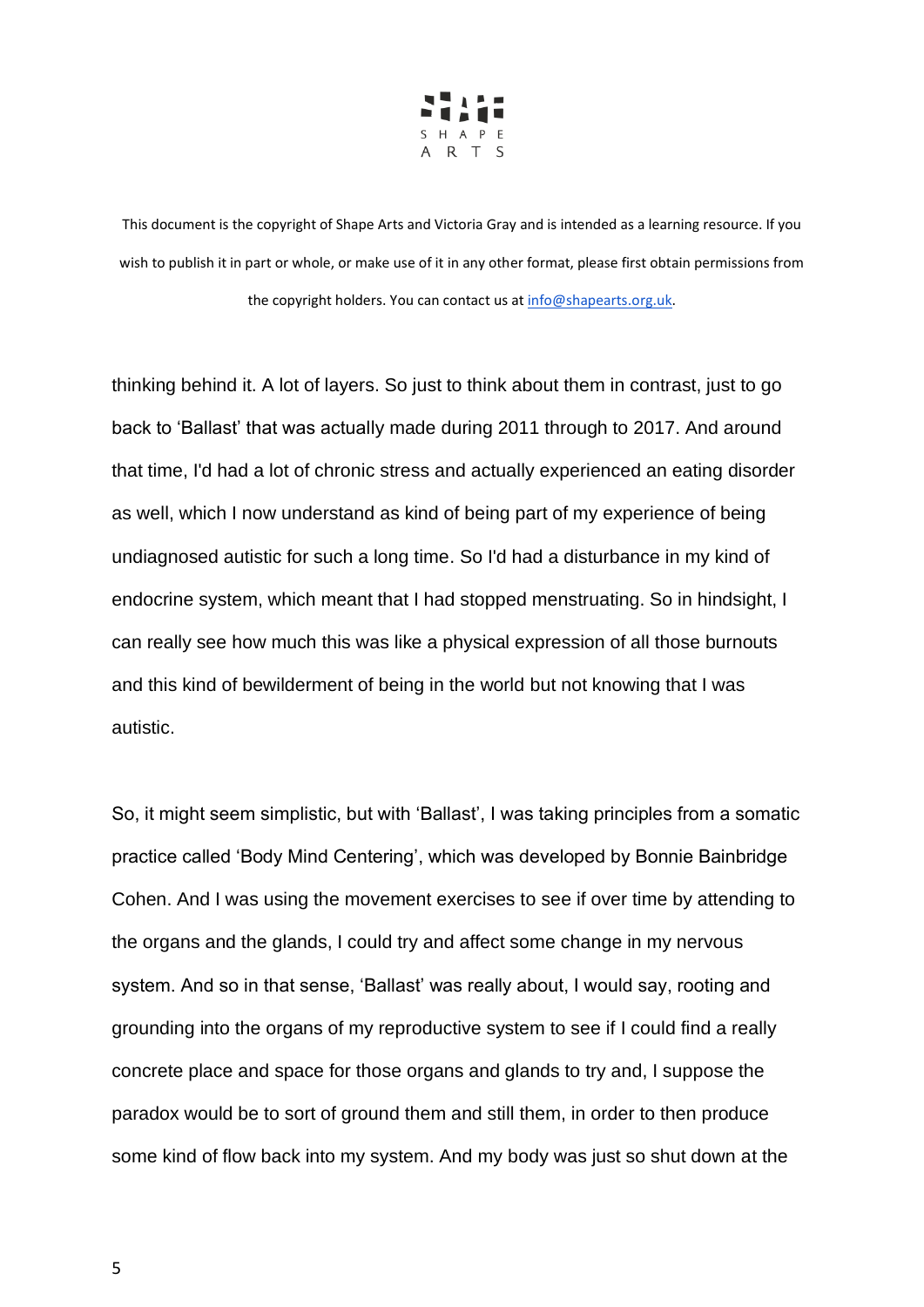

time. There was such a numbness and disconnect and no pleasure, no stimulation, just absolute dryness and shutness and actually a lot of pain and so the 'Ballast' it feels like a kind of amalgamation or a kind of grouping of a lot of things kind of stuck together.

So in BMC, there's this practice where you can move into and out of an organ or gland and it's really lovely. The idea is that you might awaken it or find its expression. So whilst in 'Ballast', it might appear quite still, it's quite a concrete work almost kind of sculptural. There's lots of these micro movements that are going on, on a kind of organic level where I'm kind of gently rocking or vibrating my organs as I'm moving. And I'm not sure if it's coincidence or not, but I mean, probably but after practicing it over several years my menstrual cycle did actually come back in December of 2018. And I do think that there's a relationship between the practice and then actually what it kind of brings about in the body. So then with 'Welter', as I said before, I started again, quite pragmatically, but really from a place of uncertainty. And again, I wanted to kind of think about the language of 'Ballast', but sort of get it out of my body. So I was looking at the shape and dynamic of 'Ballast', and then just trying to find the opposite as a starting point. Especially, I was thinking about the relationship to gravity that I had in both of the works. So 'Ballast' was kind of on the ground the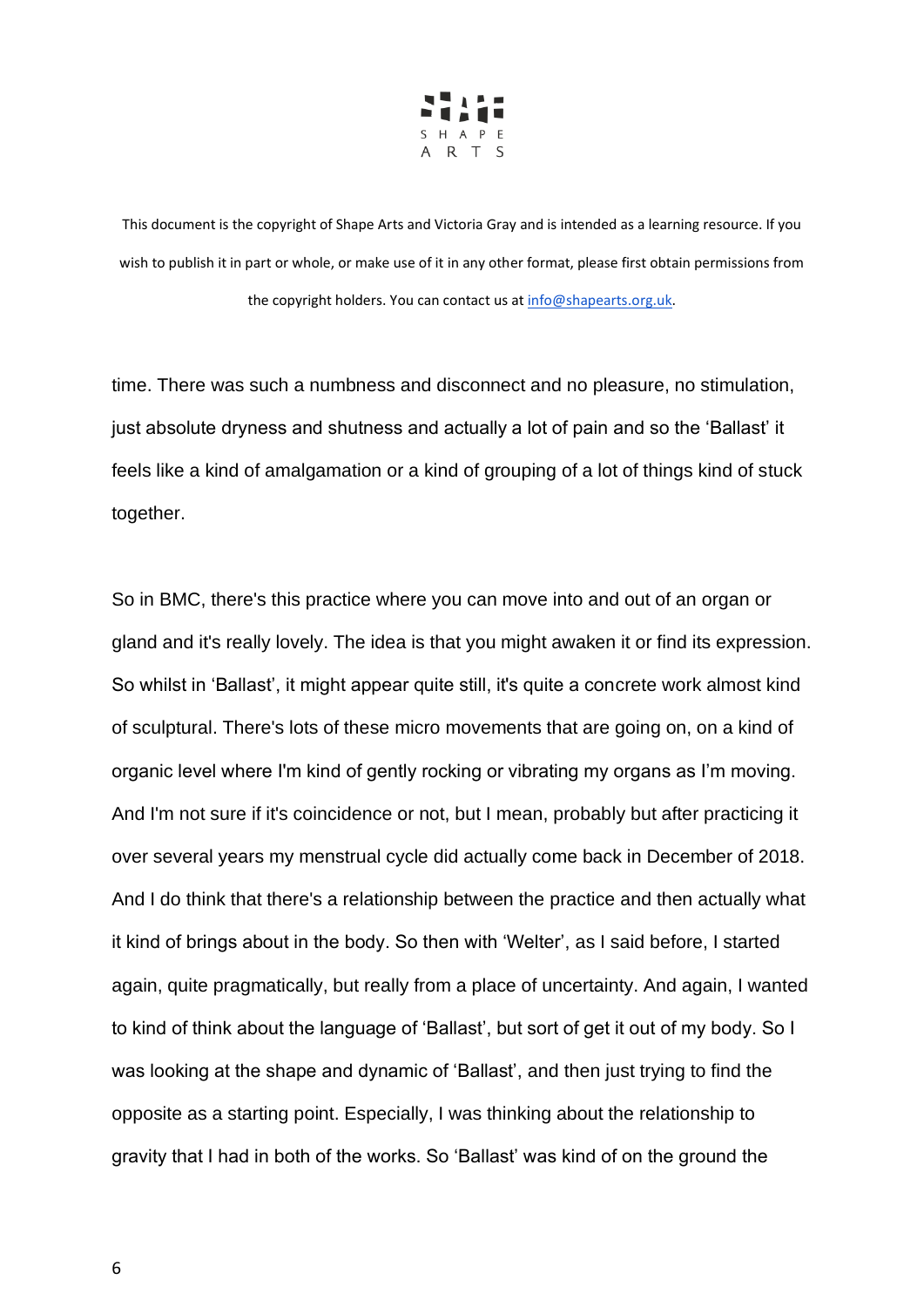

whole time, I was kind of glued to the ground, almost like clinging onto it and very rooted and steady and balanced. And I was moving very slowly and very elongated and my eyes were closed, so it's quite a shutdown kind of work. So when I started 'Welter' thinking more, okay, I have to be on my feet, I have to be standing up, I have to have my eyes open. I have to be moving preferably quickly, and in quite an unstable way. And then I just felt like 'oh my god', this is just not my instinct at all. It was so awful. It was like getting blood out of a stone, it felt very unnatural to move like that. And looking back I realise just how much, you know, since forever I've made work that is durational and slow, has stillness and my eyes have been closed. And I've also made quite minimal works which, you know, one movement over a long time with muted colors, very . . . almost quite restful works, very meditative works. And I think it's very significant that you've noticed the differences in the titles because yes, when I was making 'Welter' actually there was a lot of turbulence, a lot of uncertainty. And it was a very, kind of, both deliberate and also instinctive attempt to sort of explore that.

But just to just to speak to that question, about the kind of relationship to neurodivergent experience. I think the form and shape of the works are interesting too, because 'Ballast' was kind of made before and 'Welter' was made after

7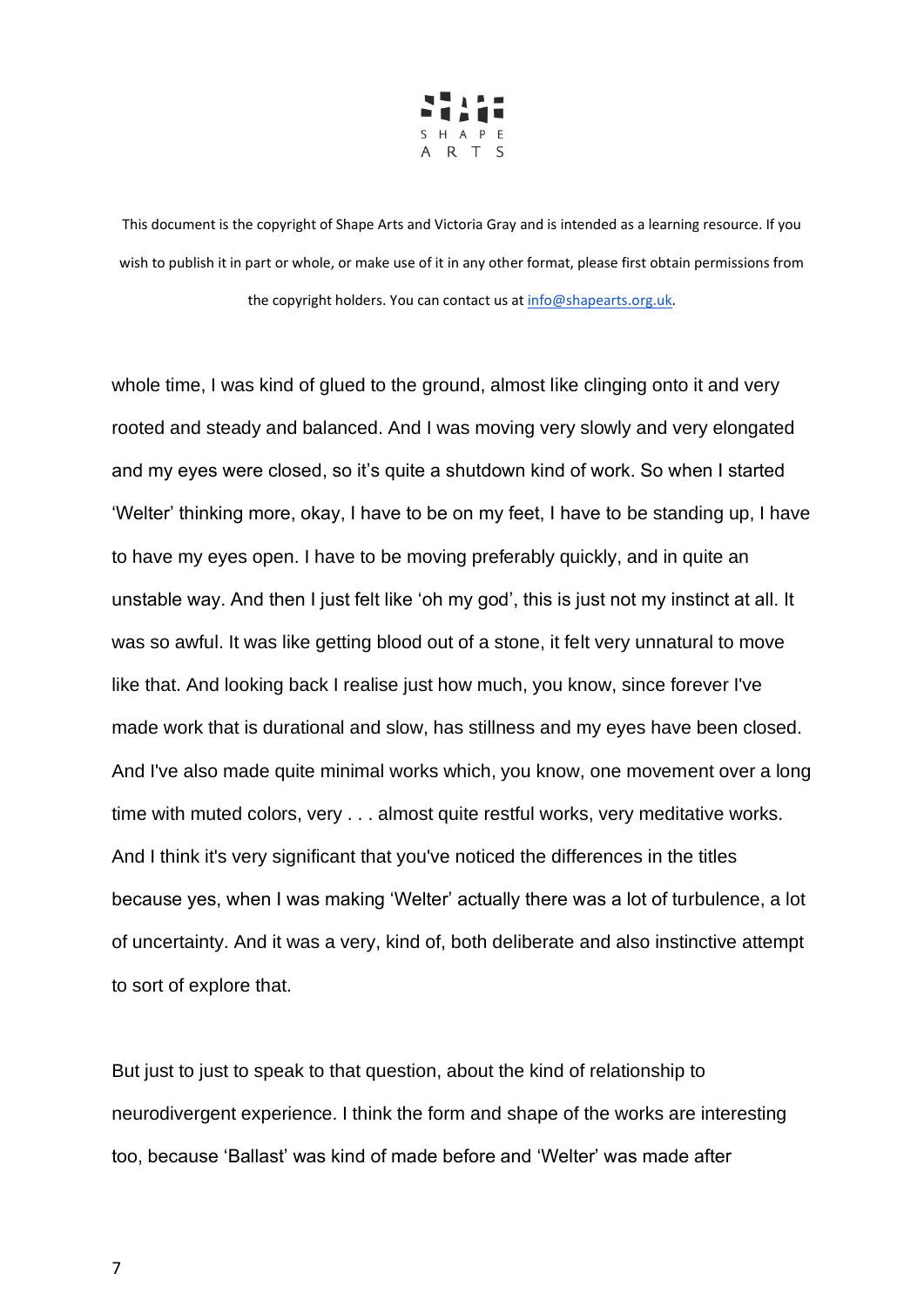

diagnosis. But I think both of them reference neurodivergent - my experience of being autistic because it was always something that I am. It's not something that occurs after the point. So it's been really interesting to look back at 'Ballast' and think, wow, how much of that actually speaks to this kind of need for repetition, stillness and sameness and soft colors. I think it was instinctive to try and still the world a little bit, which for me, I really liked this expression from Erin Manning, who's a philosopher and writes a lot about autistic perception. She talks about how the world comes teeming in. And welter, actually, is a word I've actually taken from Erin's work. She uses that term a lot to describe when she writes about autistic experience. So the sense of 'Welter' was that I was kind of projecting into an unknown future. And it does feel a bit like that. So it was like a stepping stone I think, a bridge between pre diagnosis body and practice, post diagnosis body and practice. So in that sense, it's a work. It's a little bit out of time. It's past, present and future and very, very different to 'Ballast', which was very rooted and much more strong. I kind of knew where I was at all times within it, 'Welter' was a welter.

**EH:** And I guess, on the topic of language, it's also interesting how present and significant the choices you make about language are to your practice, given that many would see the works themselves – for example 'Ballast' and 'Welter' – as kind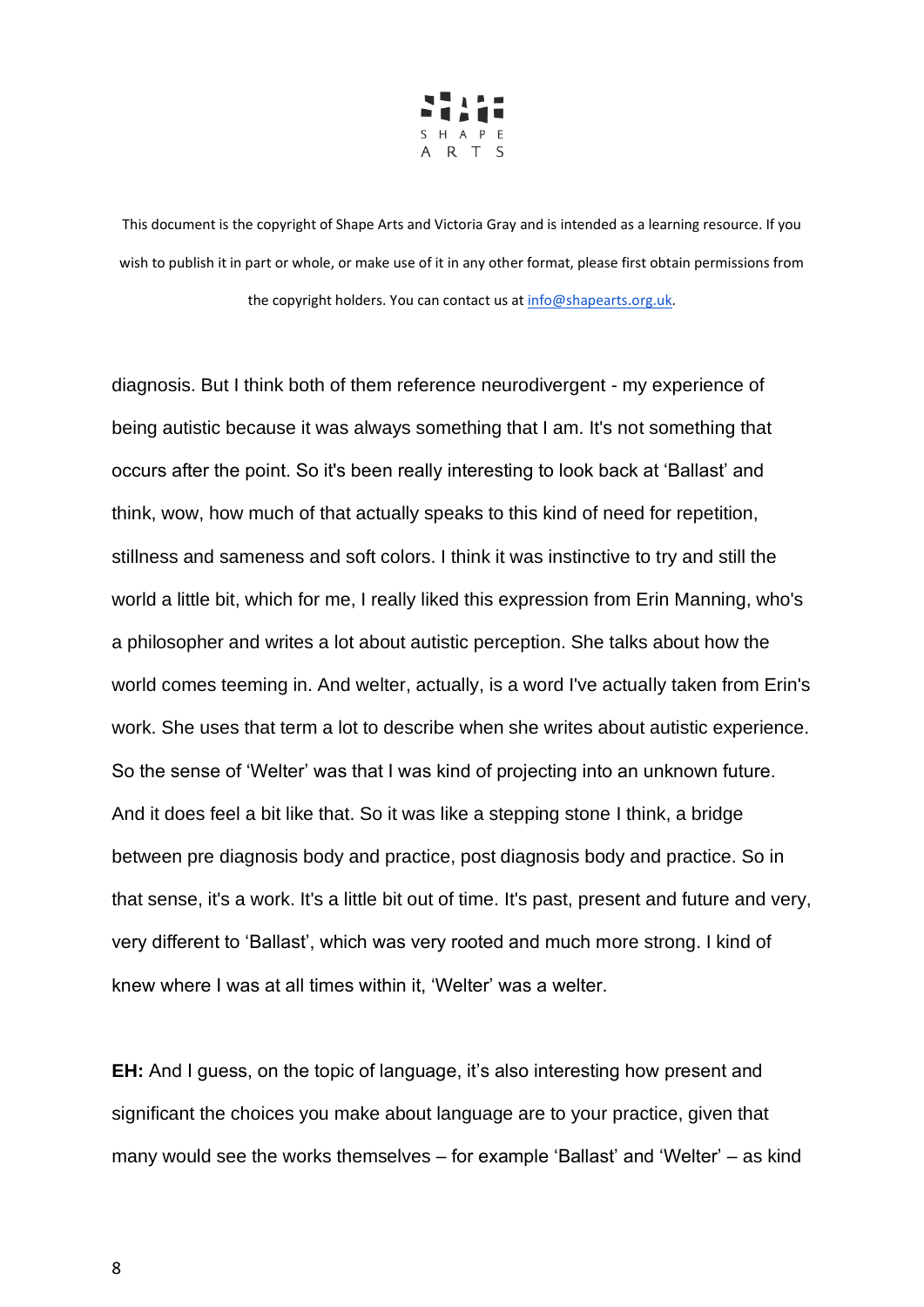

of embodied and nonverbal entities. Especially on your website, you refer to works as 'singularities,' which I've never seen before, particularly within the performance context. So, I was wondering how that label came about and whether it reflects something deeper or a specific relationship you have to your work or within your work.

It's also evident from the lists of 'forces' that you include with your work, which I really love, I thought was really interesting. They're kind of like glossaries, which provides so many new entry points for your audience. I wondered if you could talk us through those lists and what you see their purpose to be?

**VG:** Yeah, definitely. Thank you so much again, because you've noted the singularity and it's very specific, that language choice, I think I like to play around a little bit with, first of all, what a work is, what it's status is, in terms of 'art.' But the word at least as I've come to use, it is actually a reference to Deleuze. I know it's boring, but it's true. Actually, from 'The Logic of Sense'.

I could give you a very quick definition because I think it's really helpful just to sort of explain that a little bit. So Deleuze writes that 'singularities are turning points and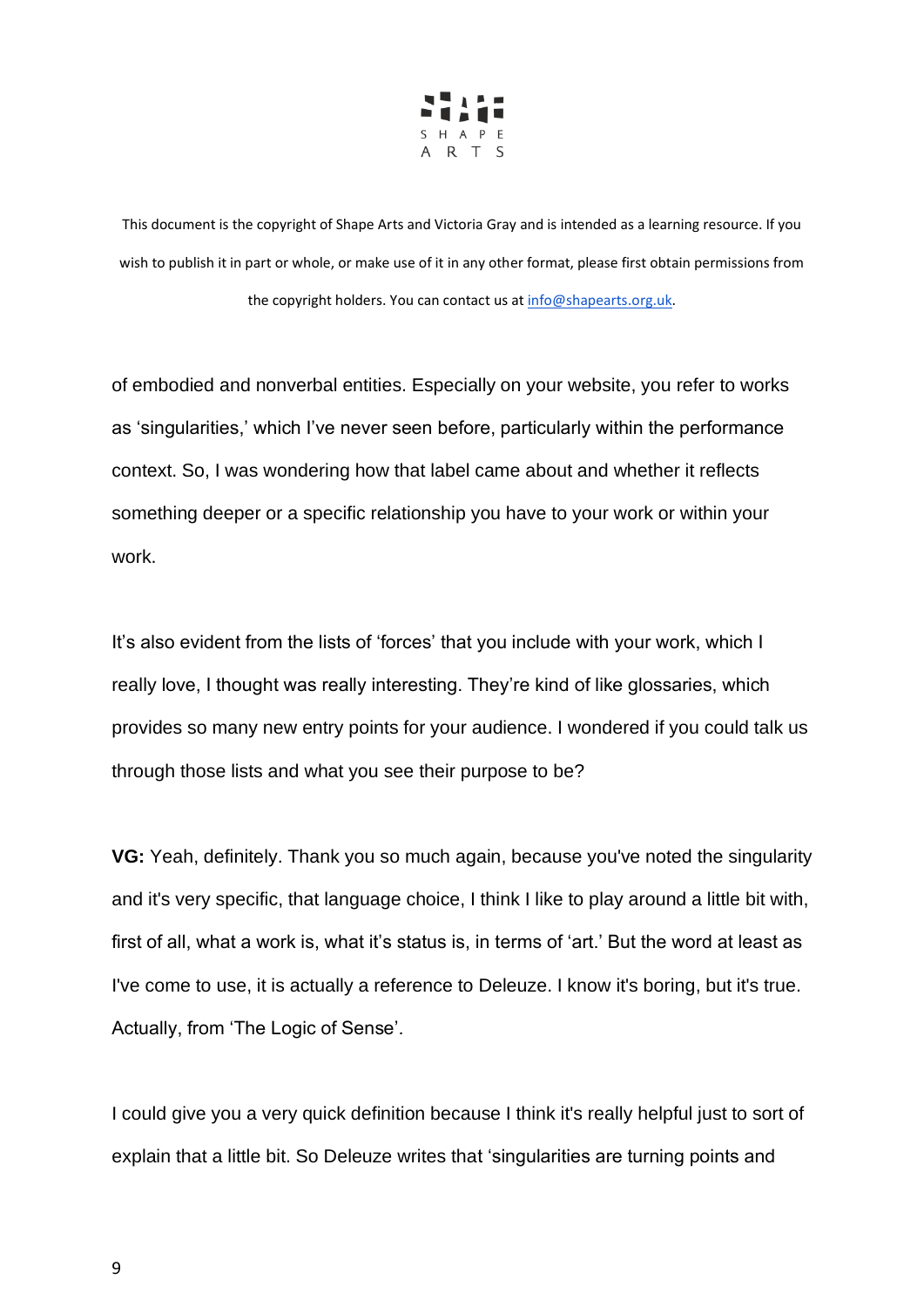

points of inflection, bottlenecks, knots, foyers and centers, points of fusion, condensation and boiling points of tears and joy, sickness and health, hope and anxiety, sensitive points'.

So when I read that it just encapsulates what a work is for me. I've always struggled with the idea of being an artist or making objects that are static and for consumption. So having a website for example, is really something I really struggle with and having that tab that says 'work'. It makes it sound both more than what it actually is, but also much less than what it is in its totality. For me, it's much more than an artwork.

So on the one hand, it might seem like a politicised thing to say I'm resisting objects or static things or a resistance to capitalism, or the art market. But I do feel a bit allergic to that, but it's more to do with, I suppose, 'the how', of how a work in inverted commas comes about so for me, it's an exactly that manner of a singularity. It's when there's a turning point or a place where there's a knot or a tension. So a new work seems to happen when I reach a point of a condensation so there's emotion, pain, illness, for example. Precisely a bottleneck. And I think that's really clear for example in 'Ballast', because I'd obviously reached a bottleneck with my period stopping and I guess the effects of not eating and being malnourished. But

10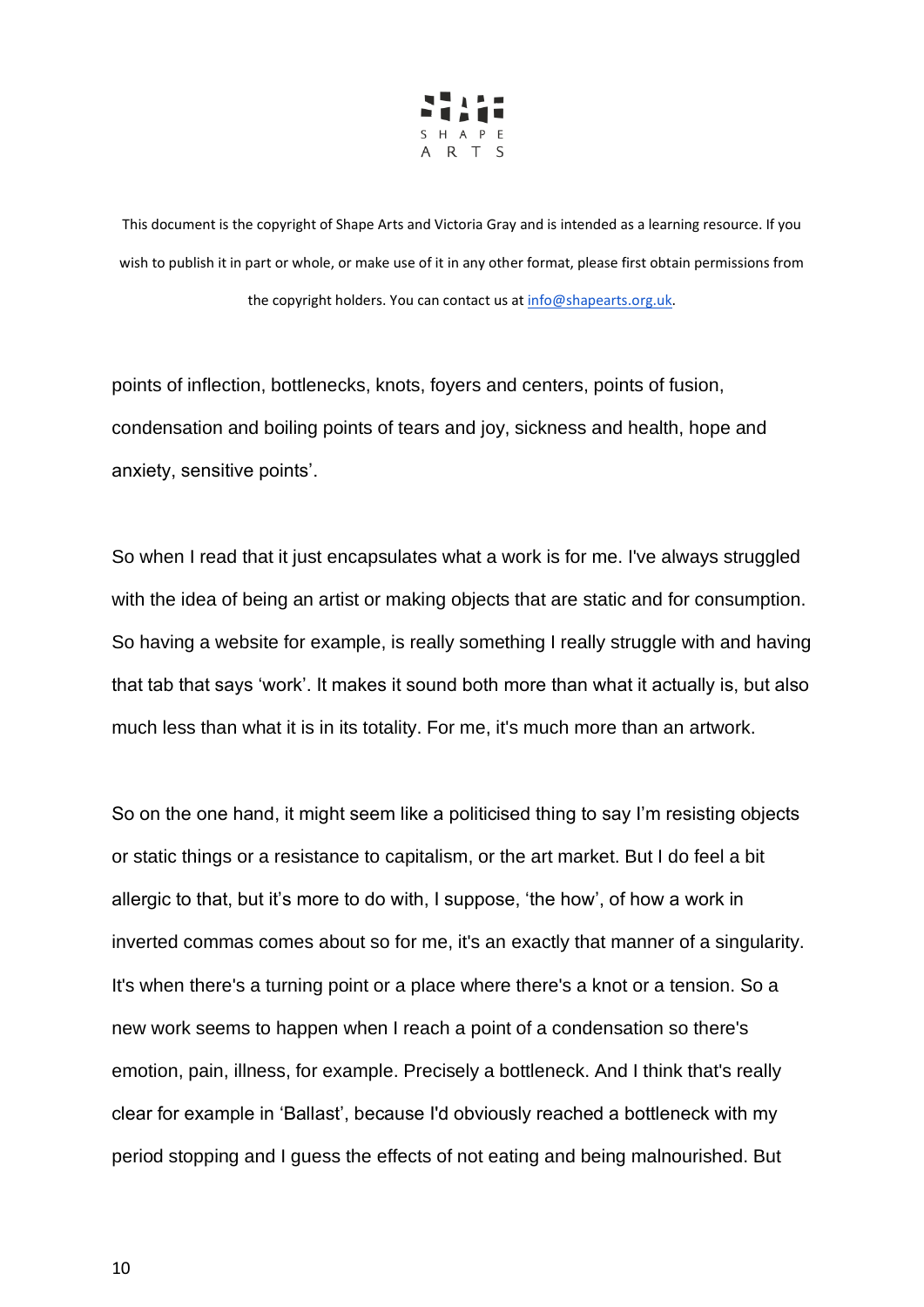

'Welter' as well is a sensitive point, was made at a sensitive point. I just received the autism diagnosis and was being supported through my Arts Admin and Arts Council bursaries to try and redefine my practice in terms of neurodivergence, and this was very, very new because it was July in 2017 that I'd finally gotten a diagnosis and started to make some sense and then it's very common for people, especially people diagnosed later on, so I was 36, to sort of, kind of, look back at everything in their life and try and make sense of it.

So it was a very, very condensed period of time. But what was really nice about it was that Arts Admin, because they're so brilliant and so open, they actually let me use the bursary towards really weird studio spaces or practices and try and explore them. So I used the funding to explore three different spaces for making work. So I went to Bowen therapy, Existential Psychotherapy, and I also started attending Quaker meetings. It sounds really bizarre. But I tried to conceive all of those spaces as like a studio and all the things that happened in those spaces, including the talking therapies, as part of the making process or maybe even as performances even if they didn't have a wider audience.

11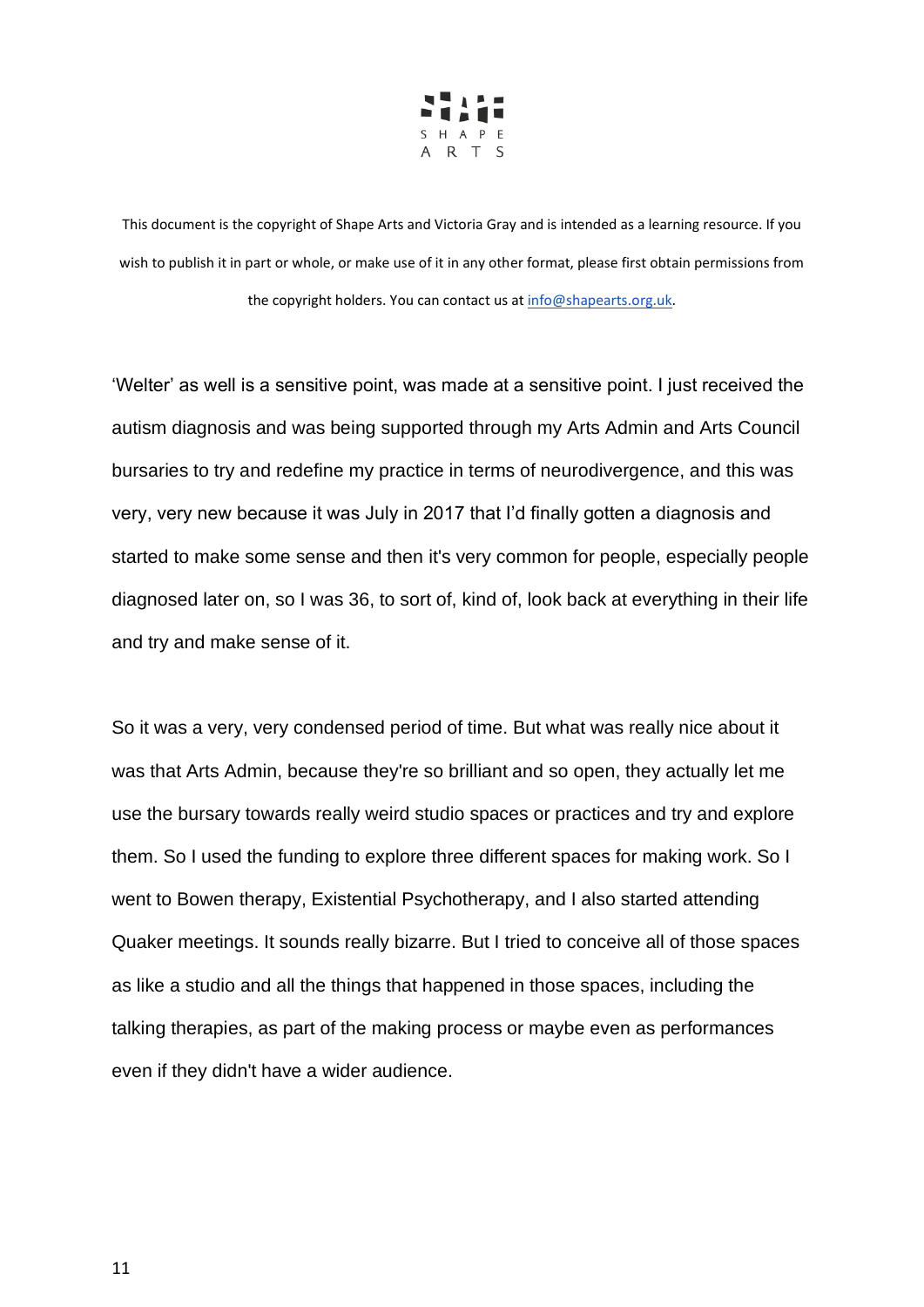

So I'd go to Bowen therapy, which I don't know if you know what Bowen is, but it's a really intricate hands on therapy where there's really precise touch, and it stimulates the nervous system. And then I was going to Existential Psychotherapy, which was quite unique really, because in my experience of talk therapies, with mental health services, which was usually psychoanalytical, CBT, it never worked, it never spoke to me. Existential approaches really sort of drew on the philosophy that I was interested in and really intersected with art and the spiritual practices too. So it seemed to be more generative.

And then I was going to a Quaker meeting every week. And I actually used the Meeting House as my studio space and I made the video there as well. So there's this confluence between this attempt to acknowledge the other dimensions of practice which might fall outside of art, which might be therapeutic, philosophical or spiritual. So, I think that that's the reason why I find it really, really limiting to say 'work', because it is both more or less than that. So for the exchanges that I had at Bowen and in psychotherapy and in the Quaker, they were like pseudo performances and weirdly all within walking distance of each other so I could literally go from a Bowen session five minutes down the road, walk straight into a psychotherapy session. And then even more bizarrely, and this was pure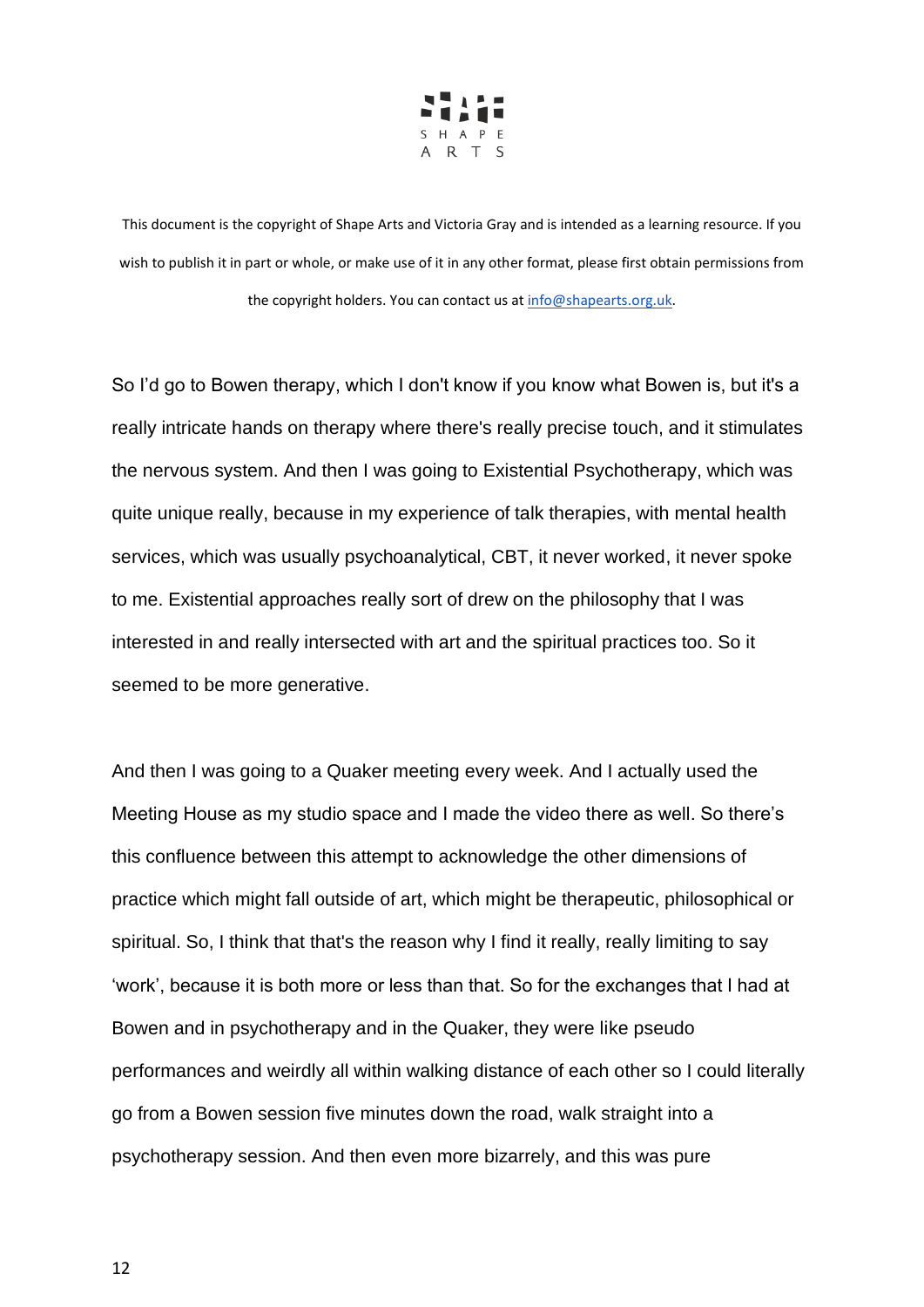

coincidence that the psychotherapists house, which is where my sessions took place, was actually next door to the Quaker Meeting House. It was literally a narrow, tiny little snicket, a little lane separating the two buildings and from inside of the Quaker Meeting Room, they had really high windows and you could see the gable end and the roof of the psychotherapist's house. It was really intense and probably not recommended. So I think it's exactly this intensity or this excess, where I think the word singularity builds for me more appropriate, and also where the glossaries and lists come in. Because a work is so much more than its title, even though it's important, 'Ballast', 'Welter', it gives a handle to hold on to. It's more than that, more than the video or a post on Instagram. I mean, I don't have Instagram, but I think that the work or the forces that have moved it into the world kind of exists outside of the artifact bizarrely, so it's like a virtual relationship to the work. So for everything that I've done, I've tried to list those forces that are not apparent, but maybe I would like to acknowledge them.

I've just gone to my site, actually and I could read the one for 'Welter' as it is currently if that would be good to give an example. So the forces that feed into 'Welter'. This is what I've written so: 'vision anomalies; angor animi; vision therapy; occupational optometrist; divine light; sensory profiling; Julian of Norwich; brown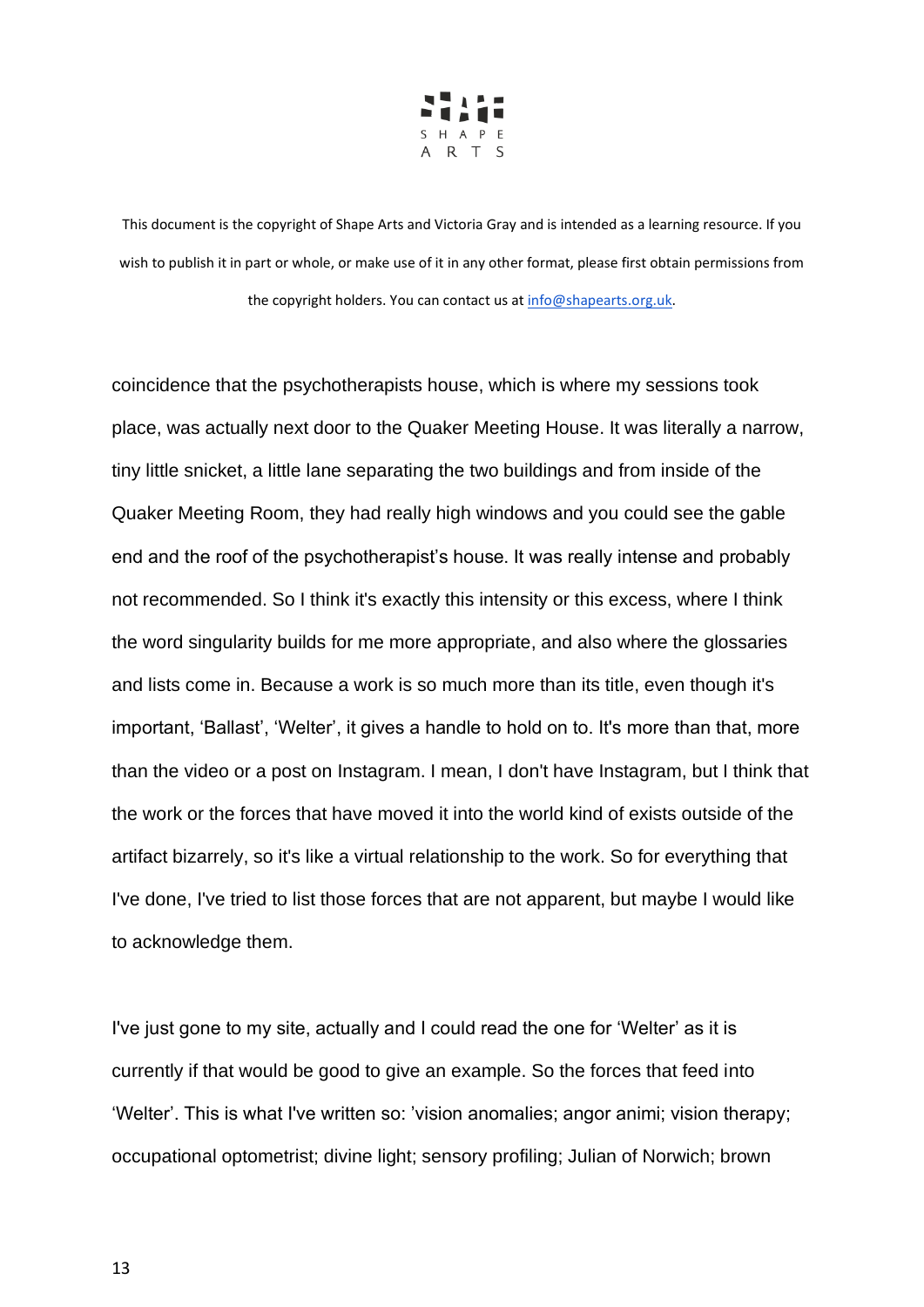

noise; cervical vertigo; green filter; propranalol; Quaker; exiting; syncope; midline shift to the left; Dorothy Wordsworth; skull meets C1 vertebrae; seeing with the brain; diazapam; prayer; spectrum; bowen; Golnar; binasal occlusion; anti-glare coating; poor optical convergence; presyncope; Hildegard of Bingen; blue control lense; god; colour overlay; suboccipital tension; postdrome; out-of-body; Sara Coleridge; jittery; floating; C1 - C7 vertebrae; groundless; Irlen Syndrome; vestibular rehabilitation; blackout; orthostatic lightheadedness; shaking; sertraline; LED; cranial nerve VIII; St Teresa of Avila.' So it's a bit of a mouthful but it's basically just a list of references to medication that I've been taking, my glasses prescription, various vision therapies, Quaker and Bowen obviously, the name of my Existential Psychotherapist is in there if you can spot it, different cranial nerves that affect vision. I think it's interesting isn't it, though that they're kind of at the end, on the website looking at it. It's right at the end after all of the work like they're a footnote or an appendices, but actually, these are much more constitutive of what the work is, than what it appears to be as an art thing. So I guess 'Welter' is not really the video, it's actually the view of the psychotherapist's roof from being inside of the Quaker Meeting Room. That's how I feel when I connect to it or the way that my Bowen practitioner would really nip my skin in a really precise sort of way. And maybe the work is just as much this list of forces than it is the video. I think I can get quite frustrated that I can't communicate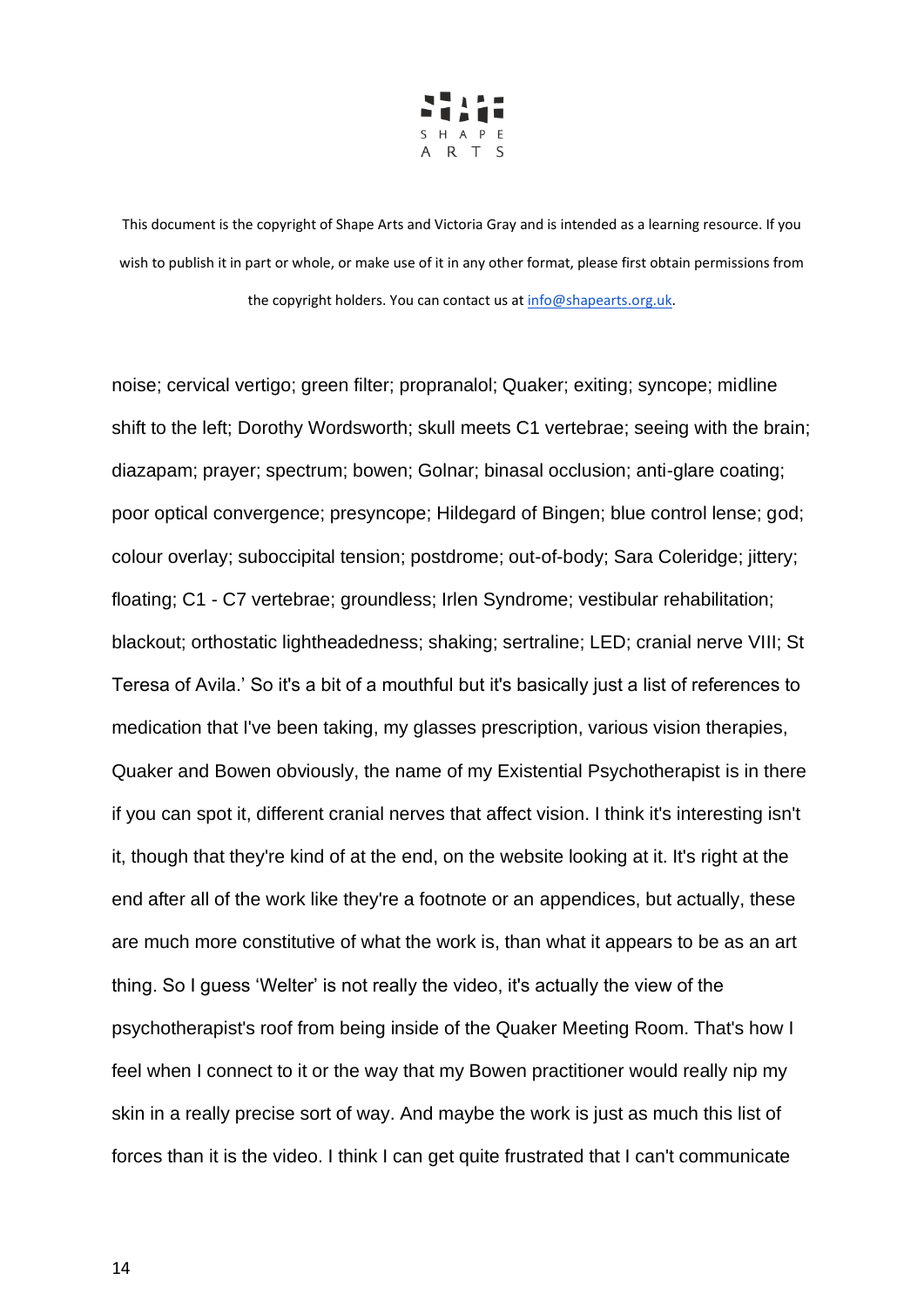

the excess. There's a sense of infinity, it's always a bit underwhelming when you make something because you think well, it's so much more than that. But I can't quite communicate it or it can't be contained in the video. My dad said that my brain works like Wikipedia. Everything that I see or experience is this involuntary experience of all of the things that it's also related to actually or potentially, just a web. It's quite hard to explain, but it's like a sifting, or wading through of that all of the time, which is 'Welter' and this teeming in-ness that I was talking about before. And I think that's where the creative potential is, which is exactly the singularity. But I think as well, it can also be quite frightening at its limit point, which is also where I've gotten to in the past.

EH: It's really interesting to listen to you talk about that and I guess quite nicely moves us on to what I wanted to ask you about next which is, I guess this sense of frustration or this kind of undefinability as it relates to your neurodivergent experience and creative expression. I mean, you've done such a good job of moving us around the circumference of that frustration, and I know it's a frustration that a lot of neurodivergent artists experience, but obviously it is quite an individual situation that people try to deal with or try to communicate quite individually. And you've written about how much of this work is itself about making sense of or reassembling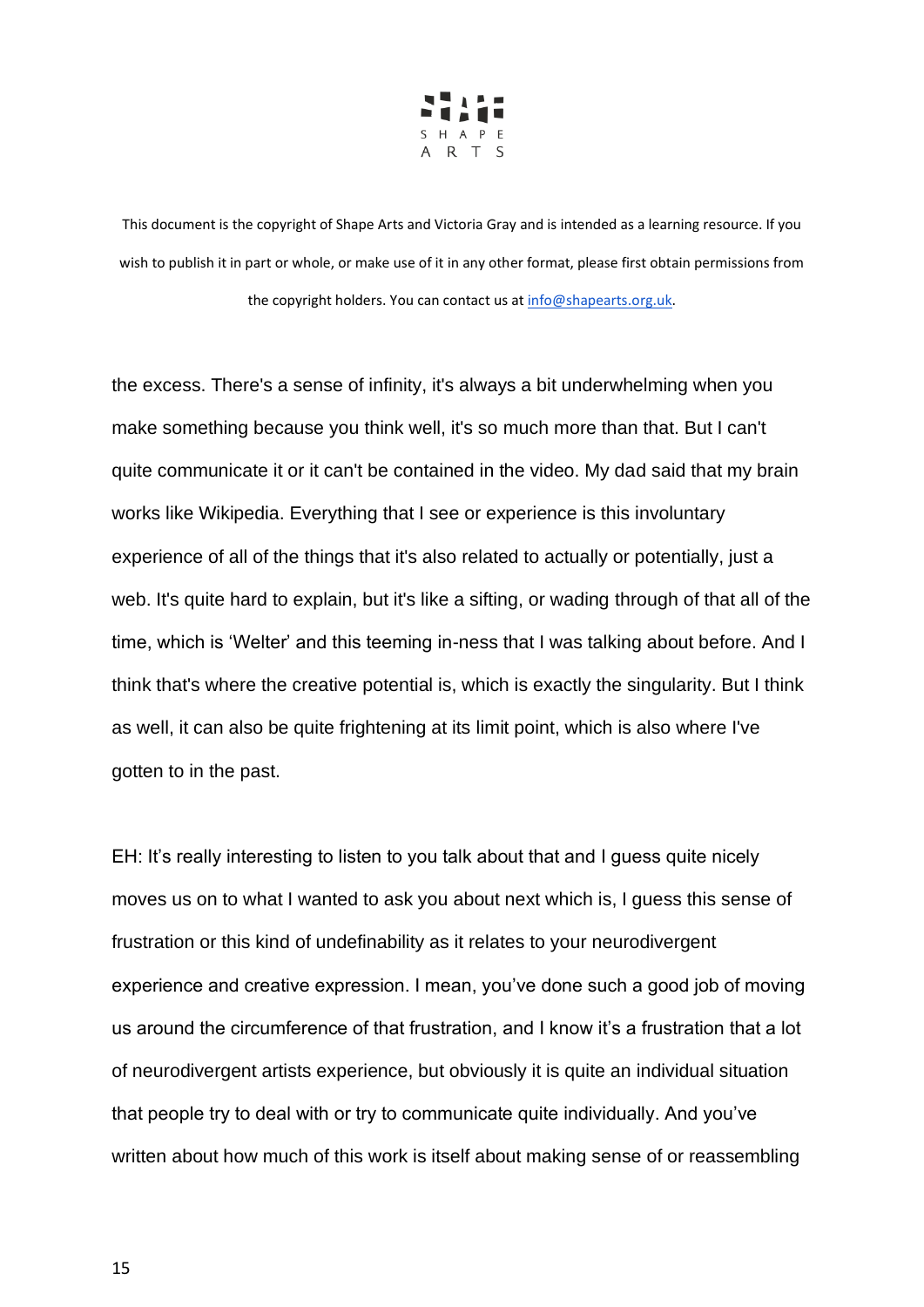

a topography that's disjointed and asynchronous, to become a welter, like you said earlier. I definitely felt that translate even before I read the context and as you were just saying, the 'rest of the work,' which is the forces list and stuff like that. Because as I watched those first frames, it really struck me as some kind of Rorschach Test or an optical illusion, you know with the shapes and the shadows.

Having spoken about this viscerality of autistic experience and how it manifests in you – you said that 'gravity works on you diagonally' – did you face any challenges artistically in trying to communicate this? I mean, obviously, we've touched on how frustrating it might be, but as someone who also experiences vertigo, I do appreciate how hard that kind of – when you said 'gravity works on me diagonally' – that's really hard to describe, but you've kind of done it there. Or, at least, you've sparked something which makes it a lot easier to understand. Because you're trying to convey something of the essence of a sensation that's almost entirely non-verbal, but you're not reconstructing the overwhelming sensorial experience that often accompanies it. You know, I'm not feeling like I'm experiencing vertigo at the same time, but I somehow know it and I get and relate to it. It's really subtle and stealthy, but the affect that it engenders is so accurate if you've experienced it before. So I'd really like to dig into that and see whether the challenges you faced were kind of – I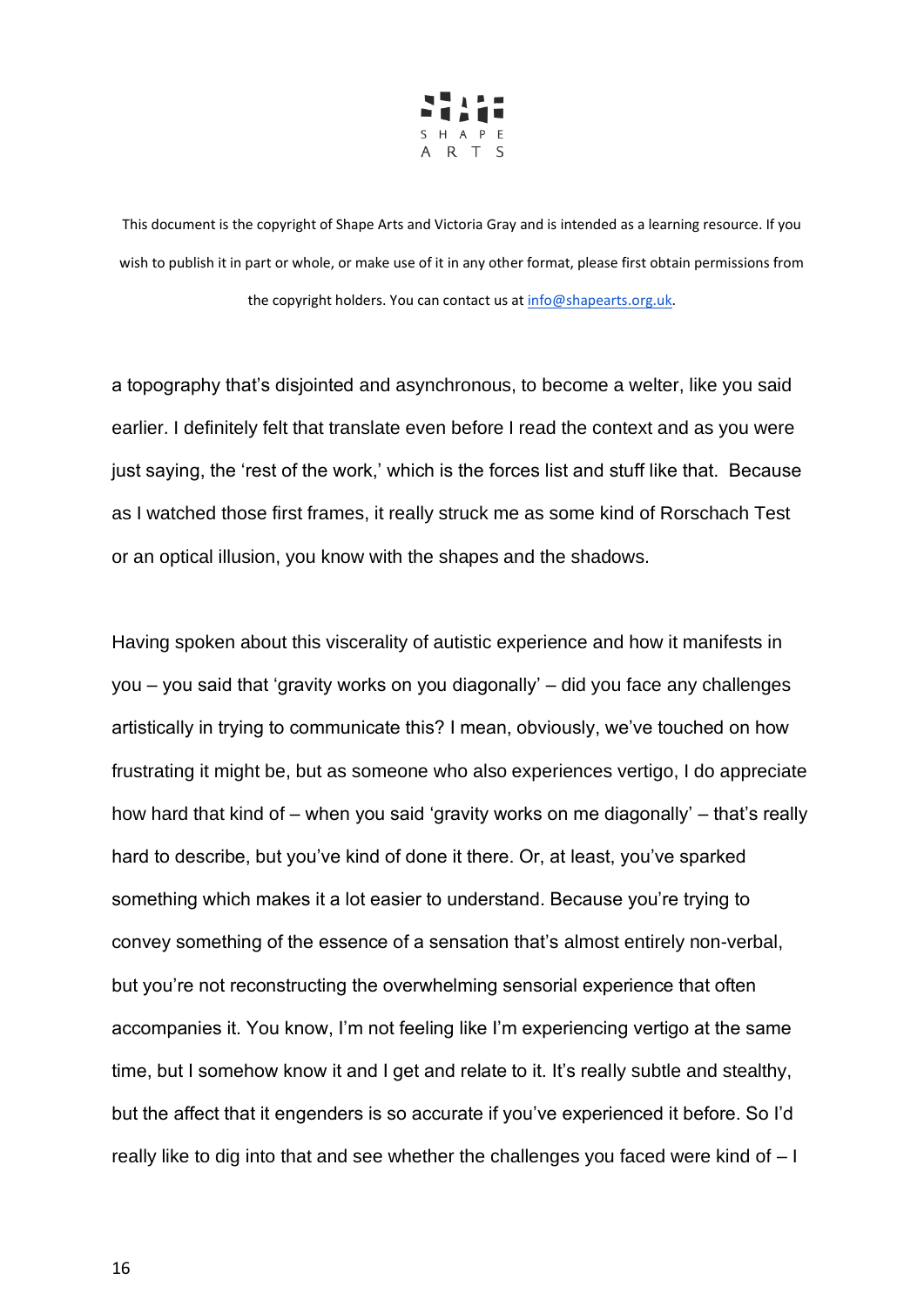

mean, obviously some of them will be not to do with art at all – but the creative challenges I'm really interested in.

**VG:** Yeah absolutely. I mean when I started to make it I didn't start with an intention to make something like this. This is kind of what happened in the process. But I think that the starting point, really on a very basic level, was just to destabilise the language of 'Ballast' so that I could start to explore other dimensions of experience. And what I always do when I start to make a work, is I don't start with a narrative necessarily, but I start with some rules that I can apply to my body and they're sometimes quite abstract as well. And I think it's really important what you said there about maybe trying to, for myself and embody or inhabit a sensation, but not necessarily want to produce - I don't want to produce pain or nausea necessarily in the audience. I think that's something that I learned from performing 'Ballast', is that it was a very intense performance. And a lot of times people would come up afterwards and ask questions, or they'd say that they felt disturbed by it or upset by it. And I remember there was a young girl in the audience at one of the performances in Canada. She actually spoke French and her mum translated what she'd said about the performance, but she'd said that when she'd watched me perform, she felt pain in her legs. And that was on one hand really amazing because one of the things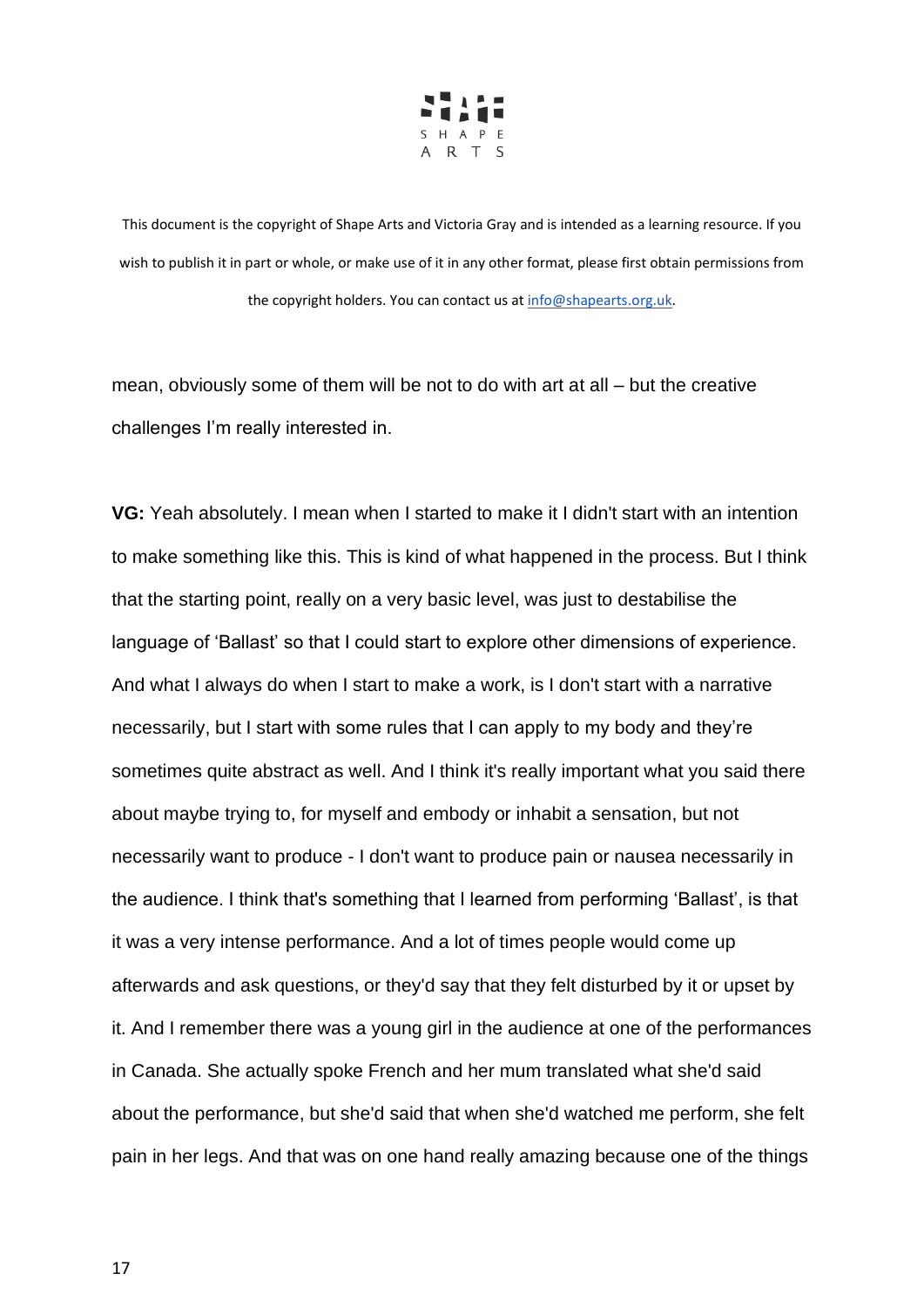

I was trying to explore in 'Ballast' was pain, I guess, and that's what I was feeling when I was performing and it had communicated to this other body. But I also felt like a tremendous sense of responsibility, or at least I needed to acknowledge that there was something that I was doing that was gonna perhaps have a kinesthetic effect on the people who are watching the performance, especially this young girl, I was a bit horrified that she felt pain when she'd watched it.

So I'm interested in how deep can you go both for myself when I'm making something, but also how can you keep a safe distance as well from the work and the ideas. And also then think about a safe distance for audience members or people who encounter the work as well. I think that is really important. So I think one thing for me that neutralises a little bit of that intensity is just to set rules when I make a work, so it's more like a game when I start. I kind of trick myself into doing it. So the rules for 'Welter' were I had to be on one leg for example, and I needed to have my eyes closed, and my head needed to be dipped down so my forehead was like looking at my navel. And that, by virtue of abstract or quite concrete set of rules, I could then produce this sensation without necessarily trying to express difficulty or pain or something. What was coming out from this set of rules was something of the effects of that so I like to set these impossible tasks. In the case of 'Welter', actually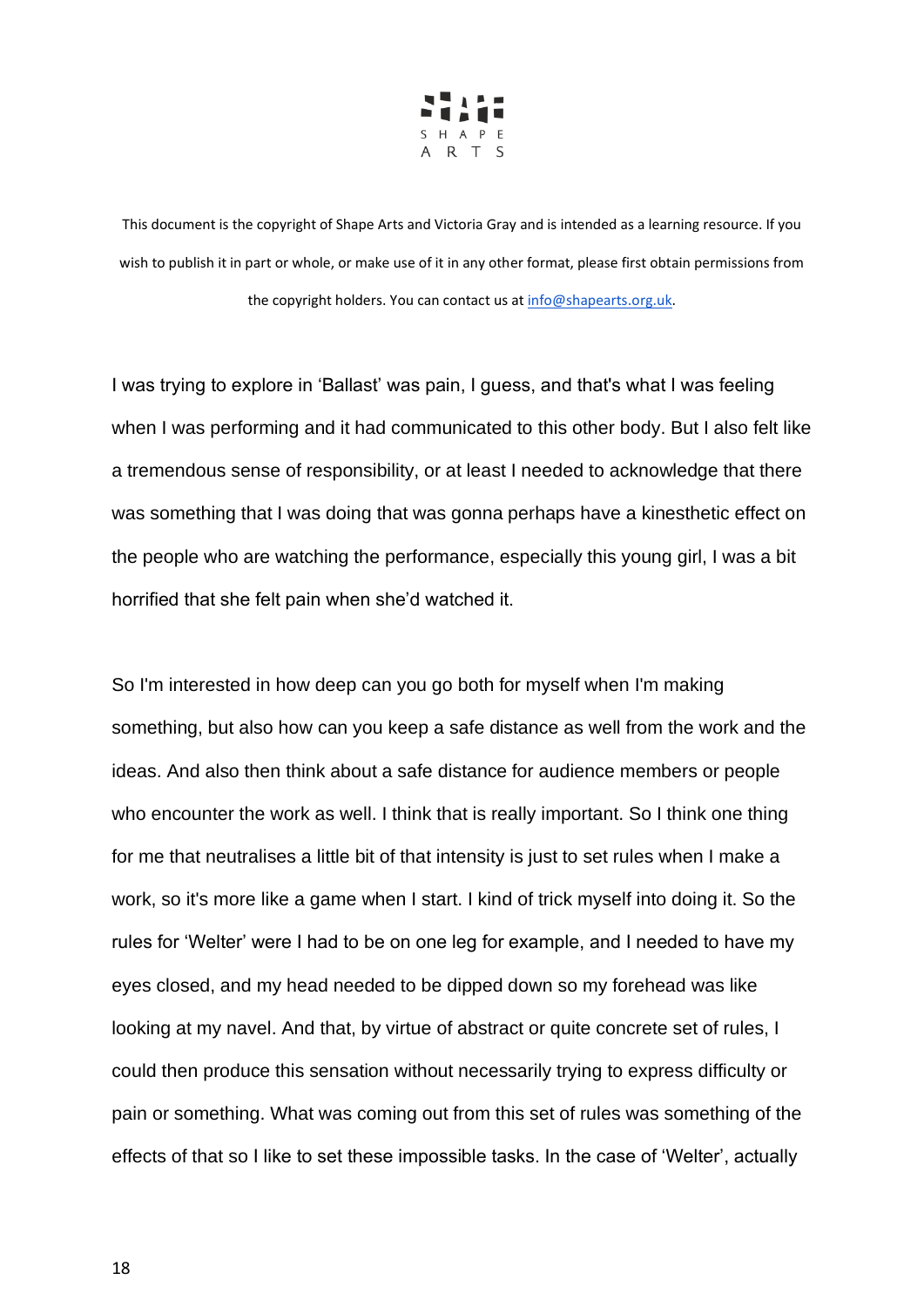

the task was for, it's going to sound really strange, but my head and my arms and my legs to be moving in three different spacetimes. It's a bit like that thing where you pat your head and rub your belly or something. I'm really fascinated by these conundrums with the body so I wanted everything to be very disconnected. So I'd have my arms move in response to like physical memories from being in Bowen or maybe have my arms mimic some of the gestures that she might make on my body. My legs would move in relation to maybe the feelings that came up in Existential Psychotherapy and then maybe my head and my neck would start moving in relation to the sense of being seated at a Quaker meeting, something like that. But it's not literal. It's more a prompt to get me moving. So then, what came out is exactly as you described it, this asynchronous, vertigo-like, weird typography where everything's out of sync, but at the same time, everything's trying to integrate as well.

It's an impossible task but it's as close a description, as in not a verbal description, but a physical communication of what in my experience, autistic sensory experience and also verbal communication can feel like it. I've written something down actually, a few days ago. I'd written it with my left hand and I write with my right hand. So it's a little bit weird and it looks a bit funny, but it says 'Nobody communicates right. Sometimes it's like I'm talking with my left hand.' And that's a little of what it feels like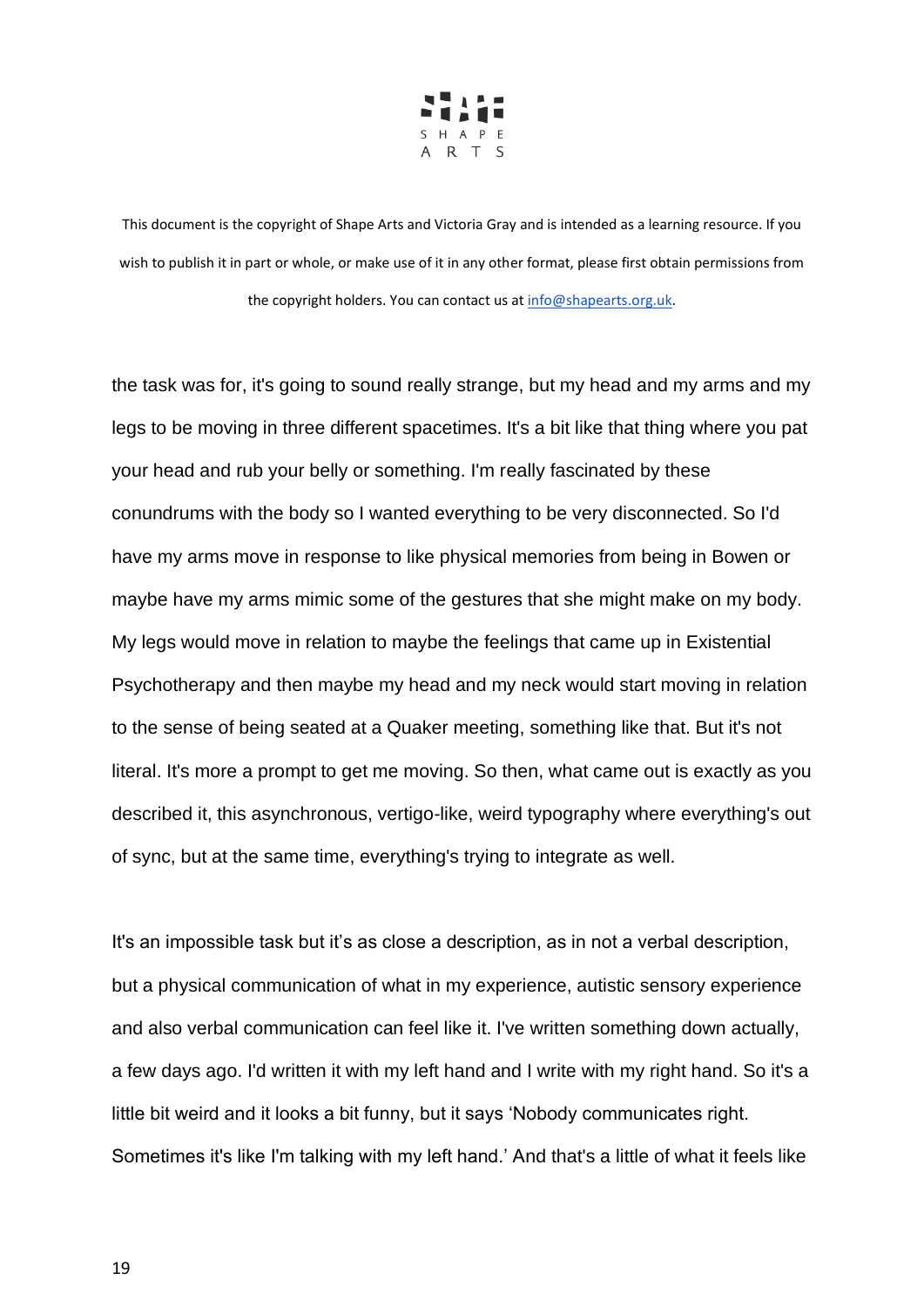

to communicate some of this stuff. For me, there's like this slippage all of the time with language and even with movement.

And I think, probably acknowledging that Sam Williams, who was my collaborator, he was filming the movement, and I think that has a huge bearing on how that sensation translates. It was surprisingly easy, actually, at the point of filming, mainly because Sam is so skilled and so intuitive with the camera, he works somatically with the camera and kind of moves with it. It was more like a duet, with me, Sam and the camera. So I'd start moving and Sam would decide on a specific location on my body to aim the camera, and try and keep it there on that location, regardless of how much I was moving about. And we'd try different places; each video was labelled – underarm, nape of neck, cranium, elbow, right shoulder etc . . .

And what emerges then is this confluence of body and camera both moving simultaneously with a kind of dizzying centrifugal or spiral motion. And it wasn't necessarily intentional, it was much more improvisational, a bit like contact improvisation I guess. It's like what you said before about verb and noun. So with Welter I think, as opposed to Ballast, rather than make a work that situated my body,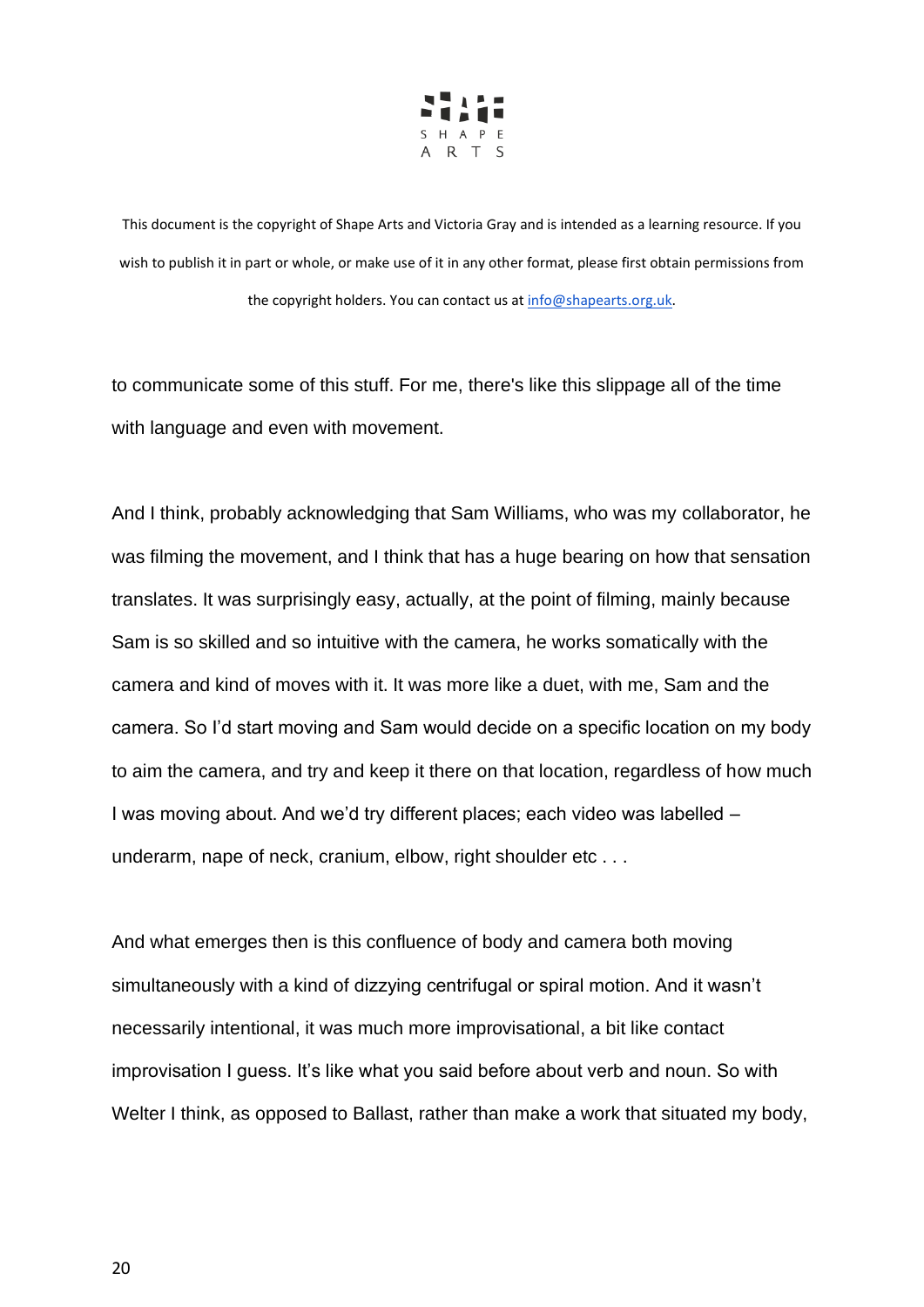

and the body of the viewer, I wanted to become the Welter itself, and then create that sensation.

**EH:** That's really interesting to hear: that thing you were just saying about trying to communicate but it being somewhat deliberate, somewhat spontaneous, and the thing that you said about speaking with your left hand. In the context of your work, I really love the reference to Emily Dickinson's 'I felt a funeral in my brain.' Obviously, the parallels are clear. Both of you are, by very different methods, communicating something about this languageless, repetitive, internal, very sensorial experience. And coming to terms with something quite undefinable in language as it's traditionally understood.

In Dickinson's poem, she talks about this sudden, omnipotent bell that appears to come from the entire world at once. She says: 'Then Space, began to toll,' which I think complements the sensory experience of the soundtrack of 'Welter,' which is also ambiguous and fragmented, but feels pretty sourceless and pervasive. I know that Emily Dickinson is thought to have been autistic, though obviously that's a retrospective label, and it's clear from her work that she's engaging in discourses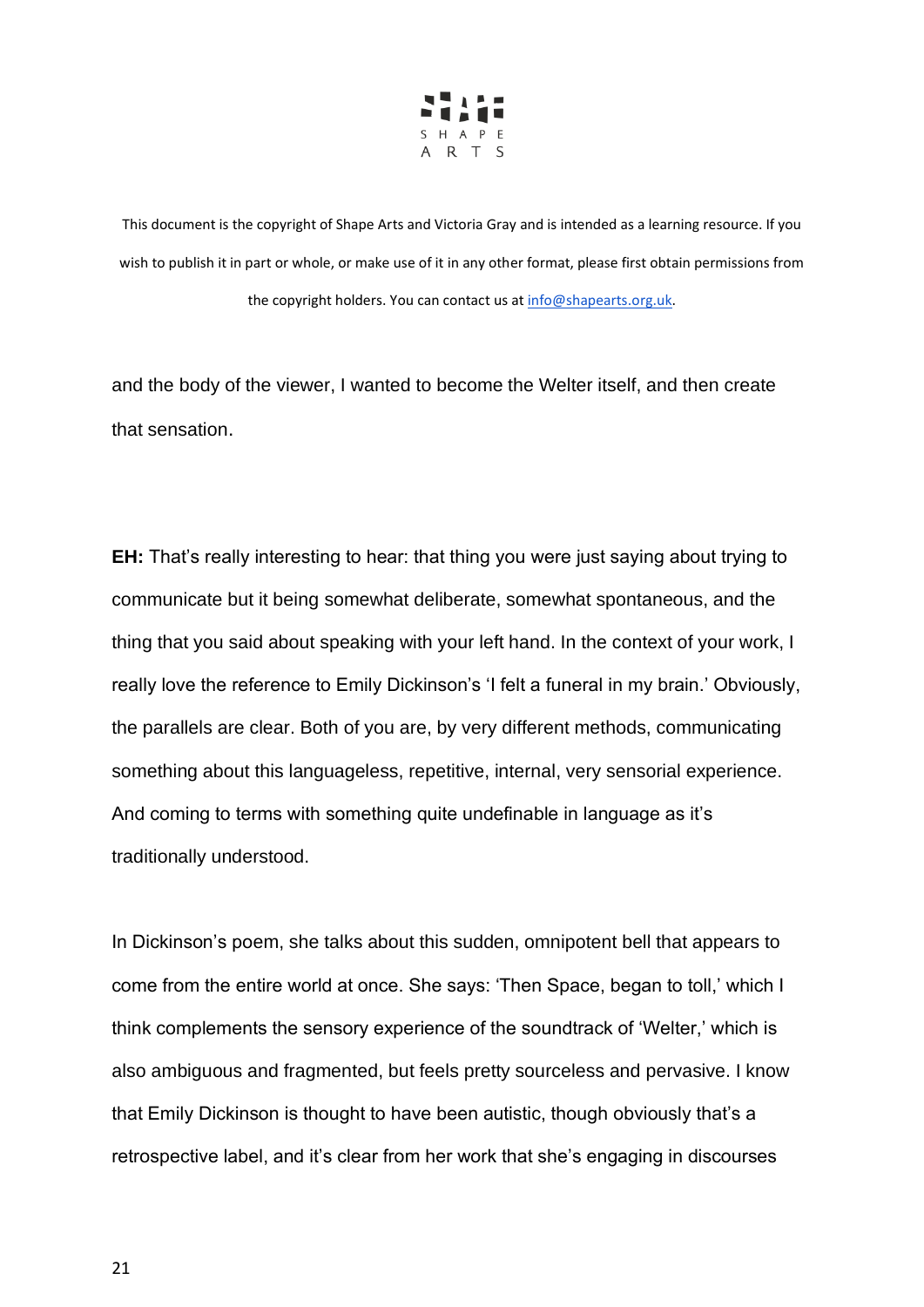

around, quote unquote 'alternative' mental, neurological, and social experiences, particularly from the perspective of a woman. And she makes use of poetry to communicate those ideas and thoughts and experiences, whereas you turn to movement and to sound and to more sensorial communication.

I know that we've touched on this, and you just gave us a bit of insight how those languages come about, but I was wondering if you could just maybe go in a little bit deeper about how, as an artist, through time as well, how it's changed through your practice, and through your life, how you've developed this kind of non verbal language, and how it relates to the work and how it relates to your life and to your practice. I guess in my mind I kind of imagine it as a map of language, even though obviously we've already discussed that it's quite hard to give it an allegory like that because it's quite undefinable. But I was wondering as well, do you feel like you have trust in those impulses, or do you think there's an element of moderation? Is the body language by you as you create the work, or do you lead by those kind of impulses?

**VG:** It's such a brilliant question. First of all, the reference to Emily Dickinson. I just loved this reference so much. It actually came about a year after the filming of the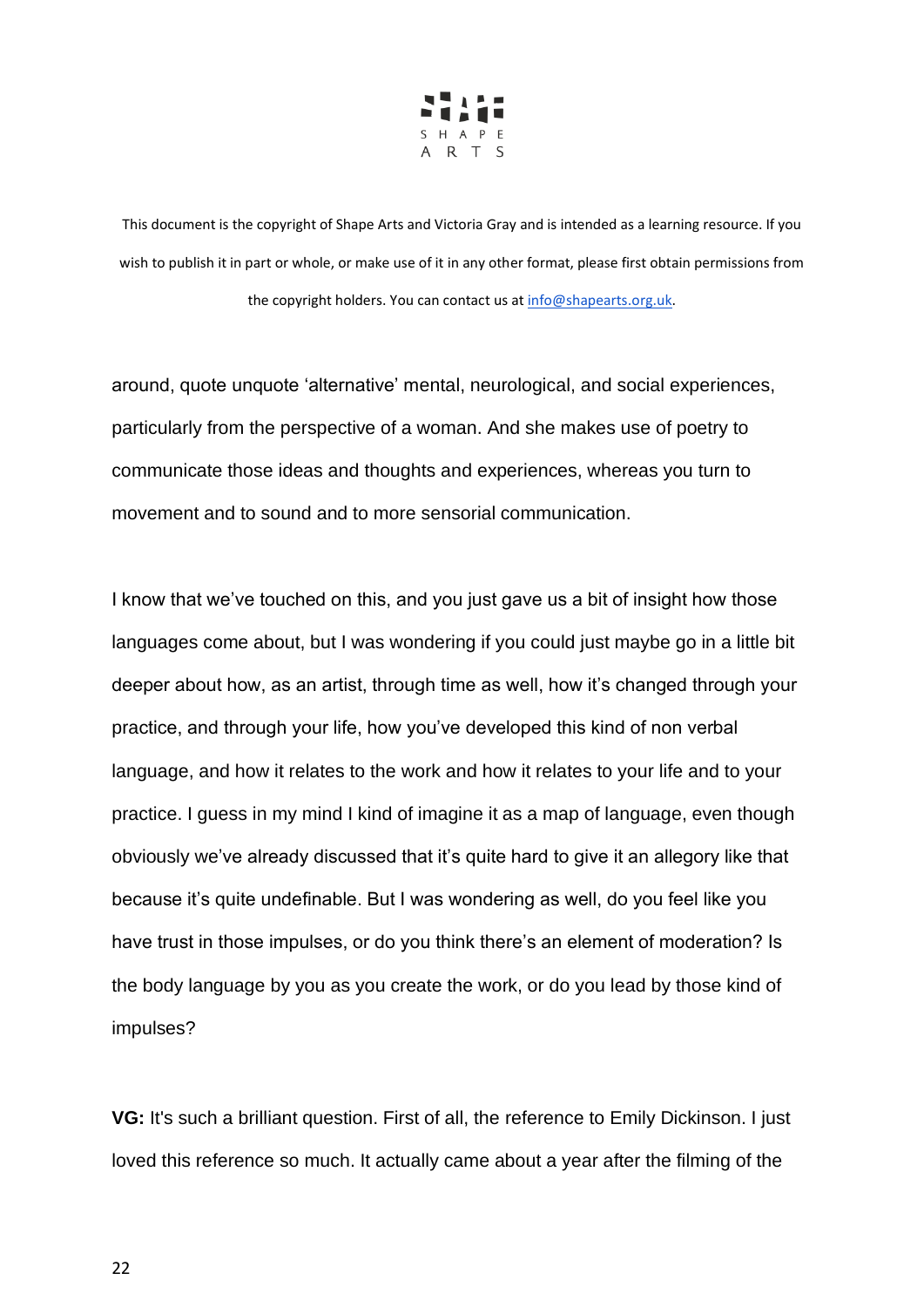

'Welter', or at least initially, so as I explained, when I filmed it in November 2017, we didn't get to really finish it for several years. Because I'd had, I guess you would call it a clinical breakdown or a mental health crisis, which was quite severe. So we really haven't finished it until about four years later. And it was really strange because in December of that year, it was on Christmas Day actually, my vision just sort of changed. I can't explain why it happened. I think I just started to dissociate and the contrast between light and shade, it just became really pronounced. It was really scary. I had several months of sedatives and lots of fear and trying to figure out what was wrong with me.

And then I started to really learn more about vestibular migraine and vision anomalies and read a book by Oliver Sacks called 'Migraine' that terrified me, but it explained a lot of the experiences that I think I've been having. Even a sense of dread or sense of dying, that some people have described with the acute attacks of migraine. So when I read, 'I felt a Funeral in my Brain', it just encapsulated so well, what I'd experienced at the time but just hadn't been able to put into language.

Reading it was like a perverse kind of joy. It was a relief to find what I couldn't explain articulated elsewhere. And I do think I reach for sometimes poetry or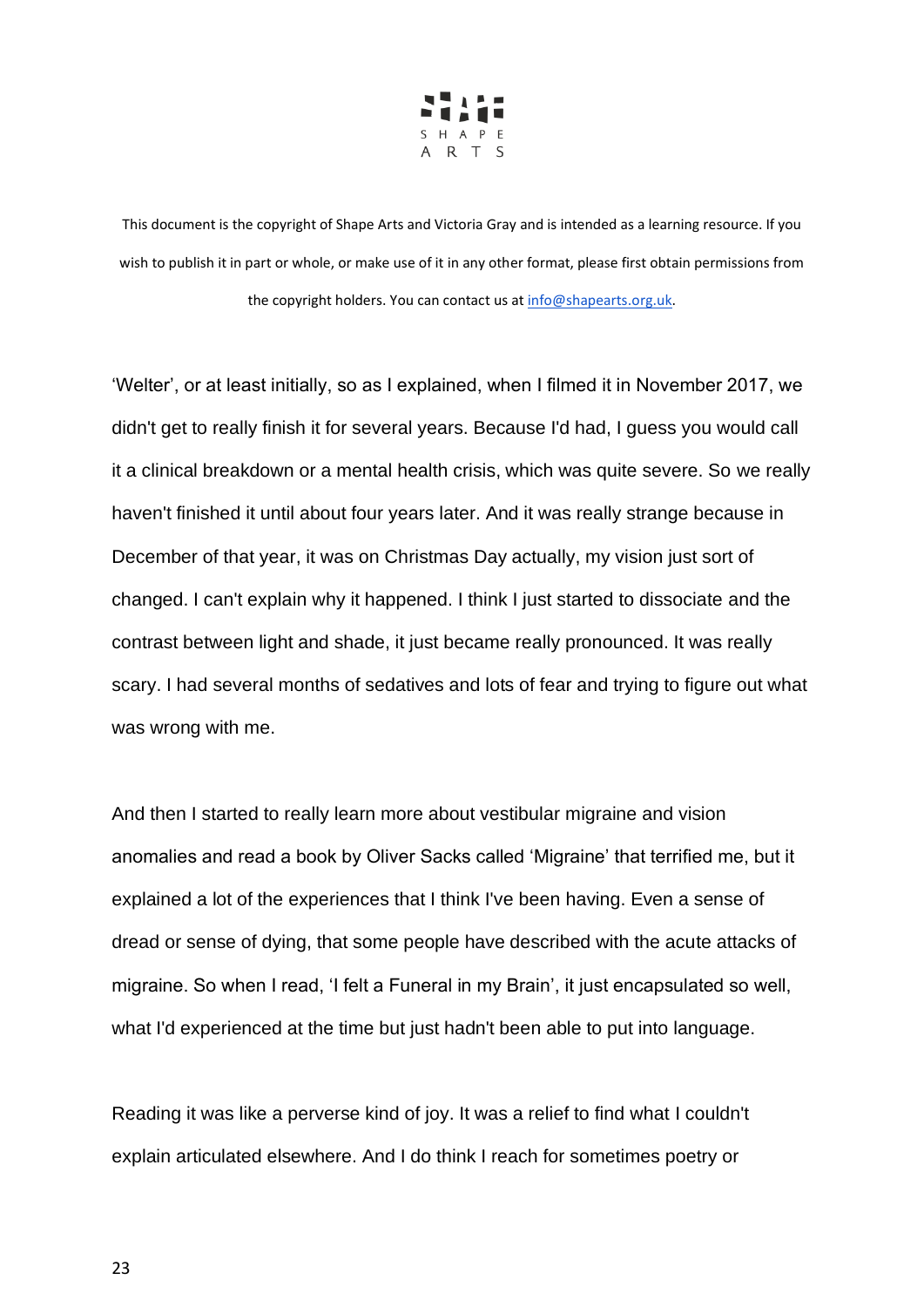

something else to initially point to that and go 'it's kind of like that for me, but not quite', and then I'm going to work back and try and find how for me would I say "I felt the funeral in my brain." Well, I said that through 'Welter'. Through a physical language. I think people have questioned whether Emily Dickinson was autistic. I know that people have also said that about Dorothy Wordsworth and Hildegard of Bingen, who was also said to suffer from migraines. So I think there's definitely nice connections there. But in terms of the non verbal or non linguistic, yeah, it's definitely intuitive. And it definitely takes me a long time. I mean, in this case, it's four years. It's kind of the longest time to make what is a relatively short video.

But as I said before, I don't start with a concrete idea and a narrative but these physical puzzles or these deliberate limits where I'm doing something kind of impossible, but it involves a lot of waiting then to see actually, just setting a process in motion and just seeing what patterns emerge in the body and then having a bit of trust that something will come but not force it. Which is really difficult in art, because often you're driven by deadlines and endpoints where you need to make a work and my body seems to resist that, it genuinely feels like it needs more time than it's given to do something. So in essence when I started making what is now 'Welter', I didn't plan to make work at all about vertigo or migraine experience. I think that's because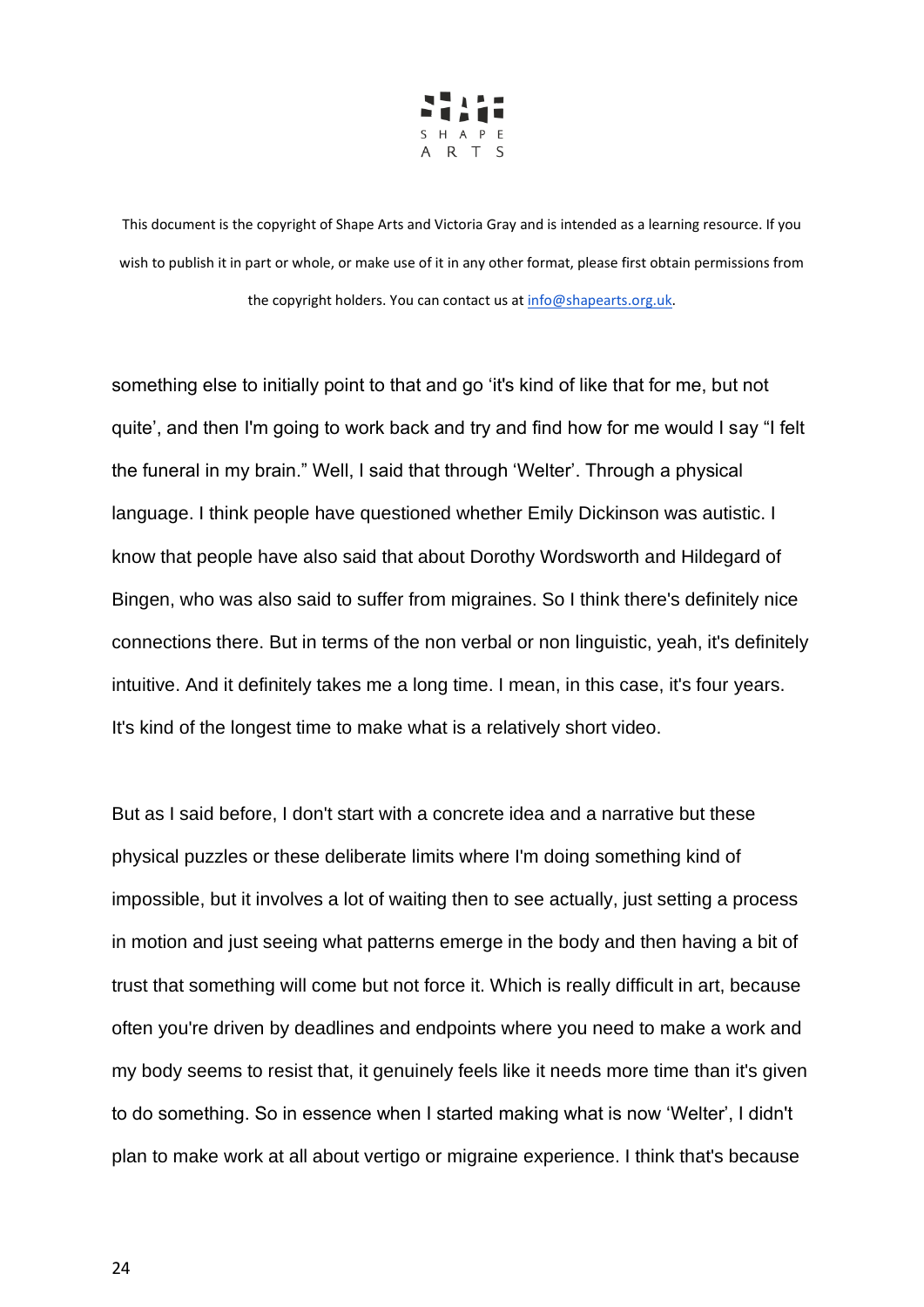

I'm used to feeling like I try and communicate something but it just doesn't land right or at least I feel like it doesn't. So maybe there's a feeling of futility that if I try and make a work about something, then it's probably going to fail. So maybe I just need to again, set up these abstract propositions and then just see what comes.

And I think it's interesting thinking about where the work was made and filmed, because that was in the Quaker meeting house. And there's a synergy which if you think about the principles of Quaker which is silence and waiting. Speaking at a Quaker meeting, it only happens when there's like a real pull to do that after a period of time and to trust that there's, I don't really like this word, but an "authenticity" to that call to speak or in my case to move. Which is also connected to a practice called Authentic Movement, which is a somatic practice that I've drawn onto and it again, weirdly connects to Quaker because in Authentic Movement you would still the body and then wait to move from intuition or a kind of discernment of some kind of an impulse.

I went to the Quaker meeting house everyday for a couple of months, between September and November. Nothing really happened for a really long time. I basically put the heating on, waited, it was a really cold building and some days I just fell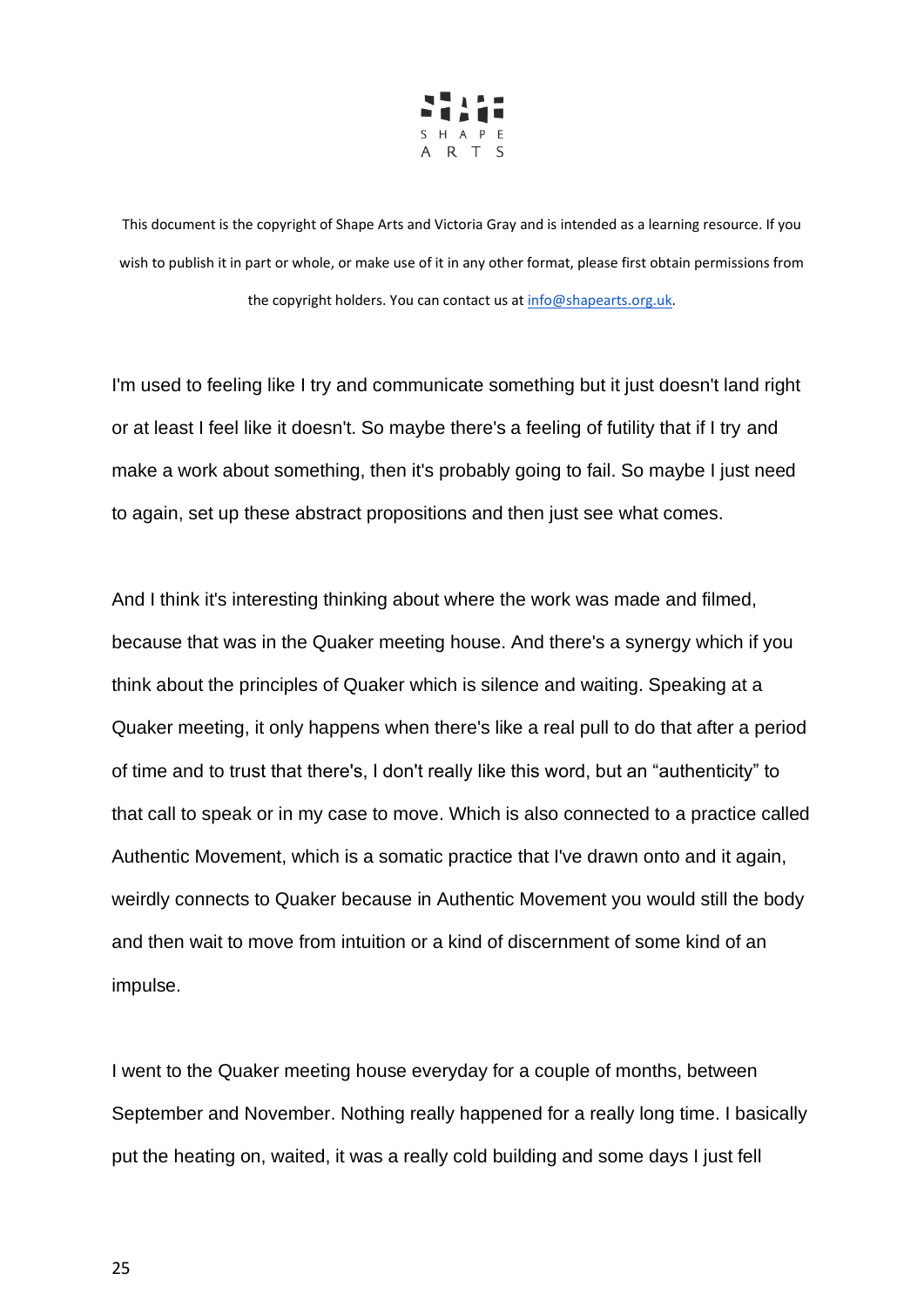

asleep actually, by the radiator or tried not to eat biscuits from the kitchen. It was really difficult to do anything.

And then when I started to actually move I would just film on the laptop. The laptop would be at the other end of the room like this kind of silent observing thing. And then I'd just watch it back, sort of like squinting, not trying to look at it, but just like just gently looking just to see what patterns might emerge and then tried to think about how I could accentuate or ingrain some of those patterns. And then the work would come from that but in essence it is very intuitive, very instinctive. And I guess you start to build trust, in that when you can see those same impulses emerge over time.

And I use drawing a lot too. So again, with my eyes closed. I think it's probably a bit like automatic writing, but I guess you would say automatic drawing. It's definitely not drawing in the sense of something that you would frame but it's like a map of a space and I like to accrue those drawings and see that maybe similar shapes start to come out of a drawing and that they might then be echoedl in the physicality as well.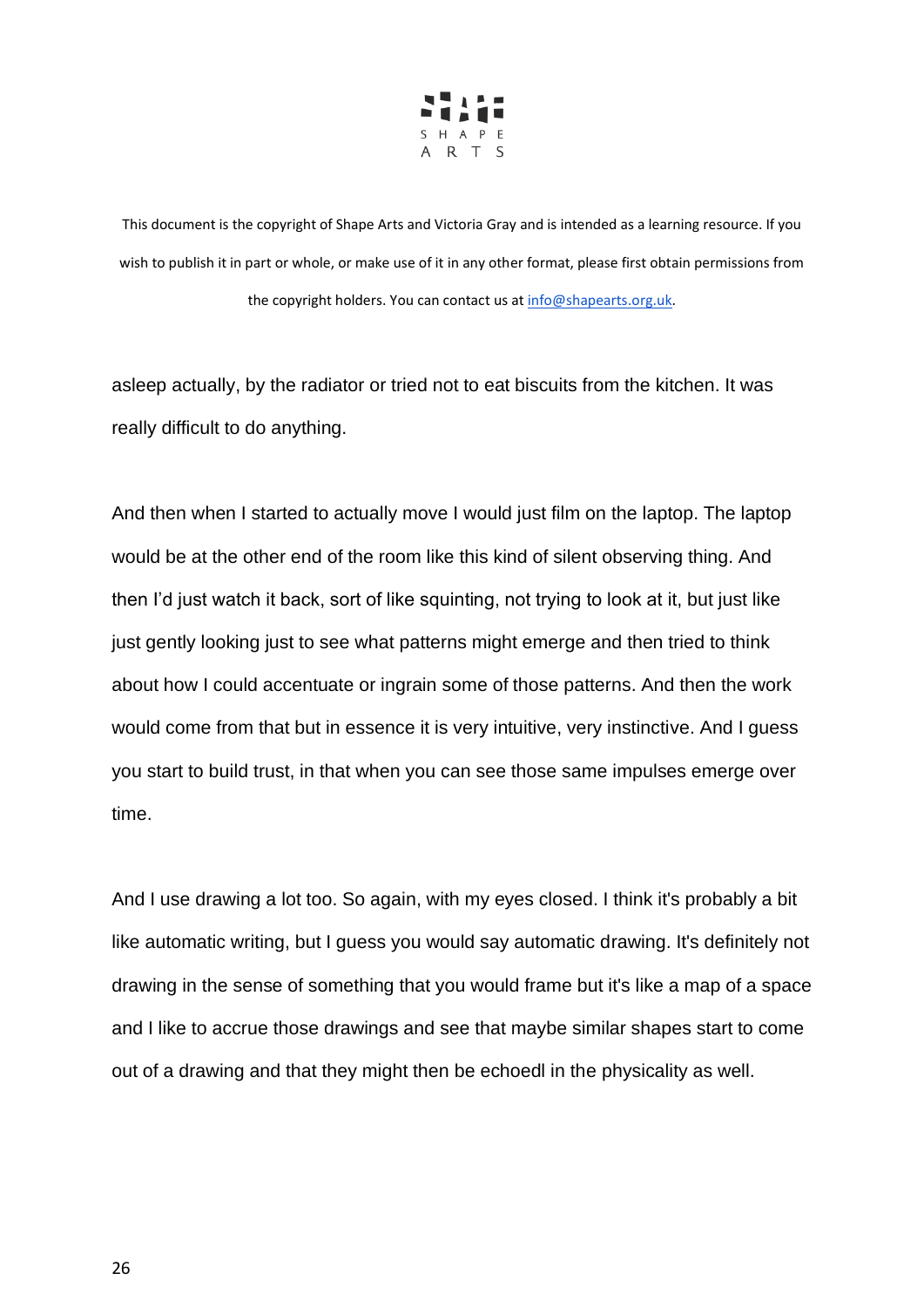

I think because it's so deeply intuitive and somatic I think I frighten myself a little bit, that you can kind of go into such a deep state in your psyche or your nervous system that you might actually make stuff happen. I was really freaked out after I made 'Welter' because I had no intention of really thinking about any of this vertigo-like dissociative stuff, but I then started to experience it in December and it's like I had manifested it. It's a mystery but I sometimes get scared when I talk about it too much but I also feel really compelled to do that, it's really morbid. It's the pull towards something like Emily Dickinson, 'the Funeral in my Brain'. I've always been drawn to that. That kind of a space. It is definitely where the work happens for me.

EH: It's interesting, this circle back to Emily Dickinson, because I feel l like, like you were saying about manifesting experiences, I feel like I've got this bell tolling in my head now as we talk. And I know that obviously the soundtrack for 'Welter' is hugely important and feels very deliberate, and I'm sure it is based on everything that you've been sharing with us. It's kind of asynchronous, it's amplified. It chimed for me with something that you wrote on your website about the uncanny feeling of an echo in your legs when you step off an escalator, that experience of being out of time which you touched on earlier but grounded in and speaking to your environment.

27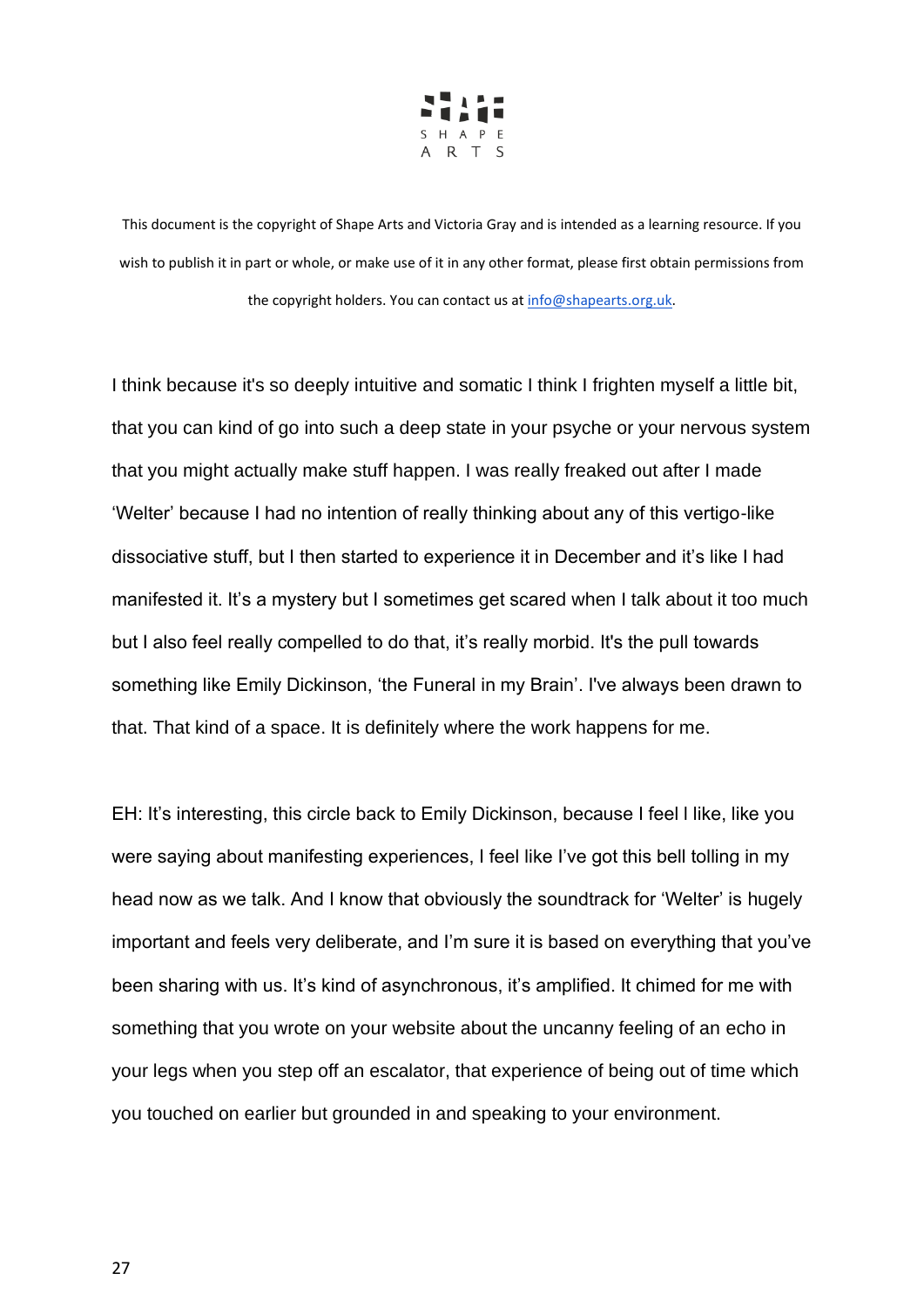

You talk a lot about the influences of forces on your artwork, which we've already discussed, but I was wondering if you could talk us through how you approached the audio for 'Welter.' And, if you're happy to tell us, I was wondering what the sounds that we're hearing are and how you decided to illustrate their relationship with the more visual elements of it.

**VG:** It's really funny that you said it sounds deliberate. I mean, that's really good because actually it's really accidental or a product of circumstance. Because we filmed it and then I became ill we didn't actually get to edit the film more, or reshoot it. The original intention was to just experiment in the meeting house. So the footage actually, that is now the film was just what we thought would be a rehearsal or figuring out and then we were going to find a location or a studio and then film it "properly." Obviously that never happened. And the more years passed, the more artificial it seemed to book a space and then try and recreate that material four years later. So it became more interesting and also necessary to use what we had in terms of the footage and just work with it.

I like that we thought we're just doing this rough rehearsal but the universe was laughing at us and saying 'no, this is the thing, this is what you've got'. So I mean,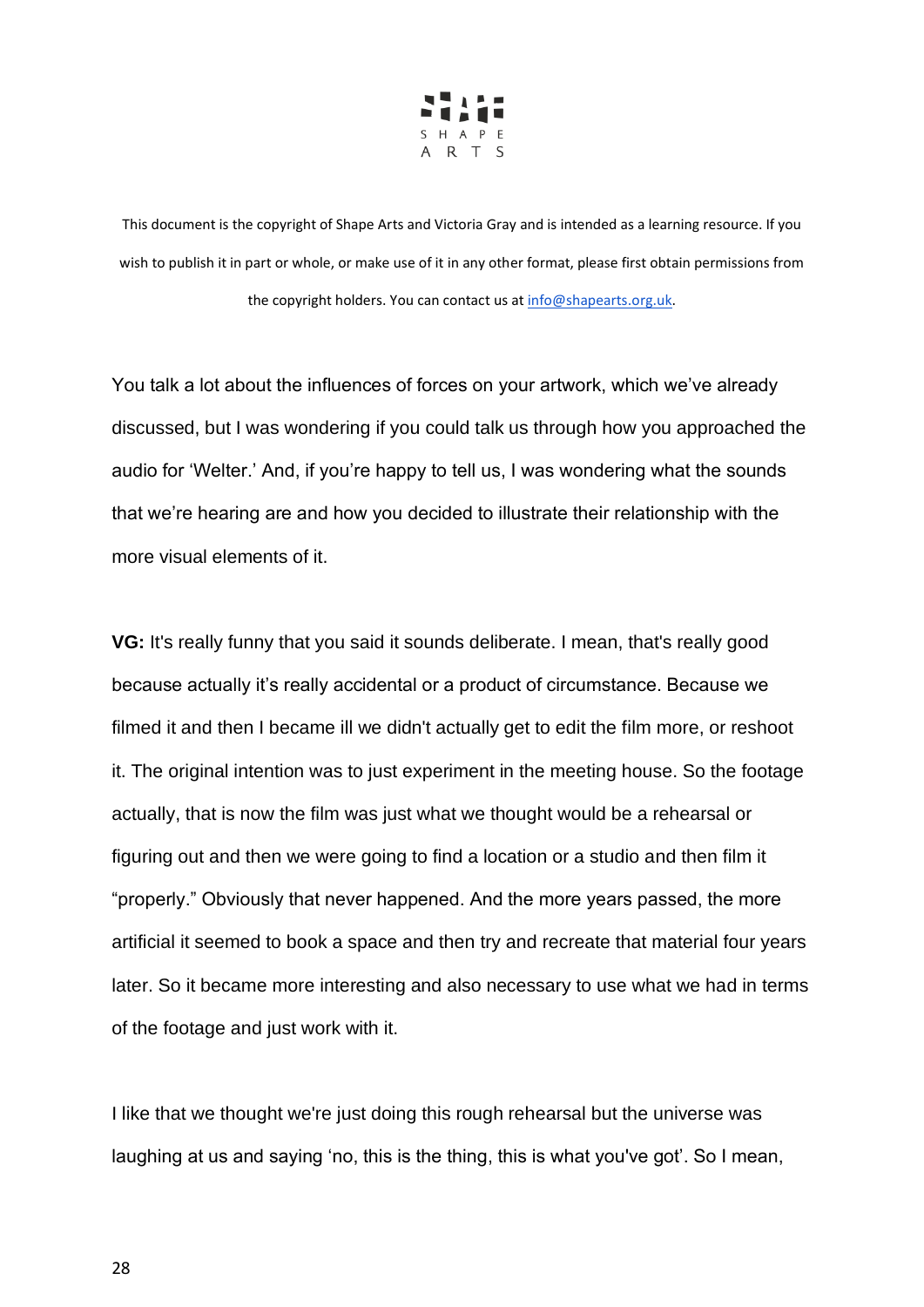

what we were left with was sort of strange and I'm explaining this because it just relates to how we ended up with the sound. But in the filming that we had there were lots of visual noise in the Quaker Meeting House. Like there were radiators and chairs and tables and things. And because we couldn't film again we had to just go through this painstaking process of chopping into the material, basically anything that had too much stuff in it, especially a radiator, we got rid of. And as it turns out, this was brilliant because what we ended up with was this really choppy structure, these really clipped bits of material, only a few seconds long in some cases, that are then all kind of mashed together. I was saying this to a friend, it's like a bag of broken biscuits. It's like these little shards of things.

And so the same goes for the sound, the raw sound that you can hear, it's just what the camera picked up on the day and we were not thinking about sound at all. We were just messing about filming with visuals. So you can hear a scratching sound and that'll be my feet with my socks on and the carpet was a really coarse, thin, wiry carpet. I think you can probably imagine the kind of thing and it was on top of floorboards, so there's a banging sound that you can hear and that's me losing balance and switching feet as well. And then you can hear breath. So Sam breathing, me breathing. I can't tell which is which because we were so close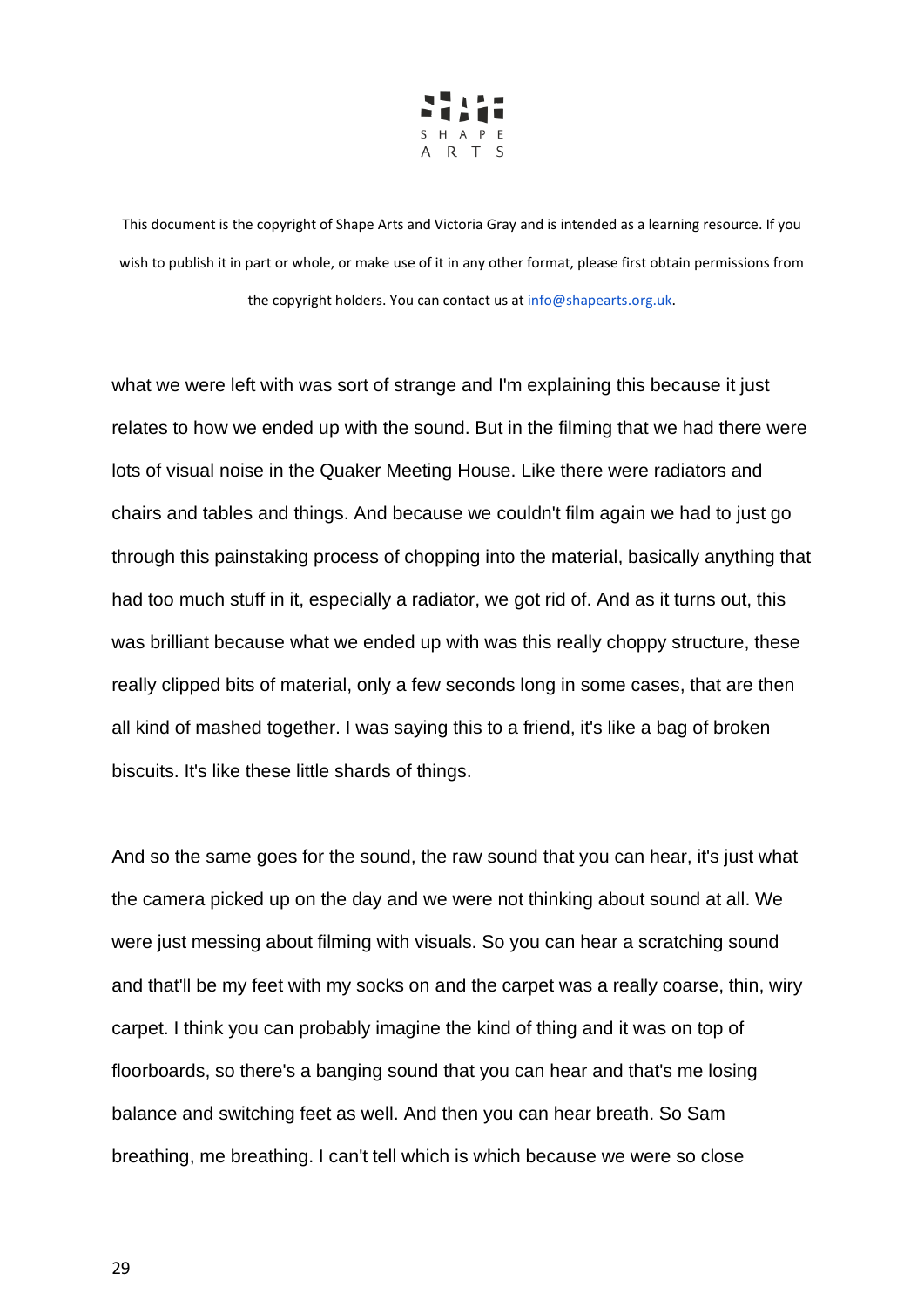

together and so it's really just whatever sound the camera picked up from that bit of filming. That's what we had.

And then after we've gotten a basic edit of the visual footage Sam, then played with that sound and tried to distort or amplify certain things. And then we experimented with, and I think this is really important, making the sound go in and out of sync with the movements to add to that kind of out of time feeling.

We sort of liked what we had but then thought there's maybe more we could do to sharpen it because there's a lot of banging and scraping sounds and I found actually it was quite difficult to listen to. But there were other sounds I could kind of hear underneath that which we wanted to try and draw out. So we sent it to Jonathan Webb, who's an amazingly talented sound designer. He works a lot in film. And he's really experienced in working with sound from archives and sound restoration. So it was really subtle what he did to restore some of the sounds. So he evened out the balance of sounds, we've sort of rescued some of those really subtle sounds and made them audible because again, the banging and so on is quite dominant. And so if you listen to it on headphones I think he has been able to pull out lots of micro sounds would have otherwise been drawn out. I've been able to hear lots of things in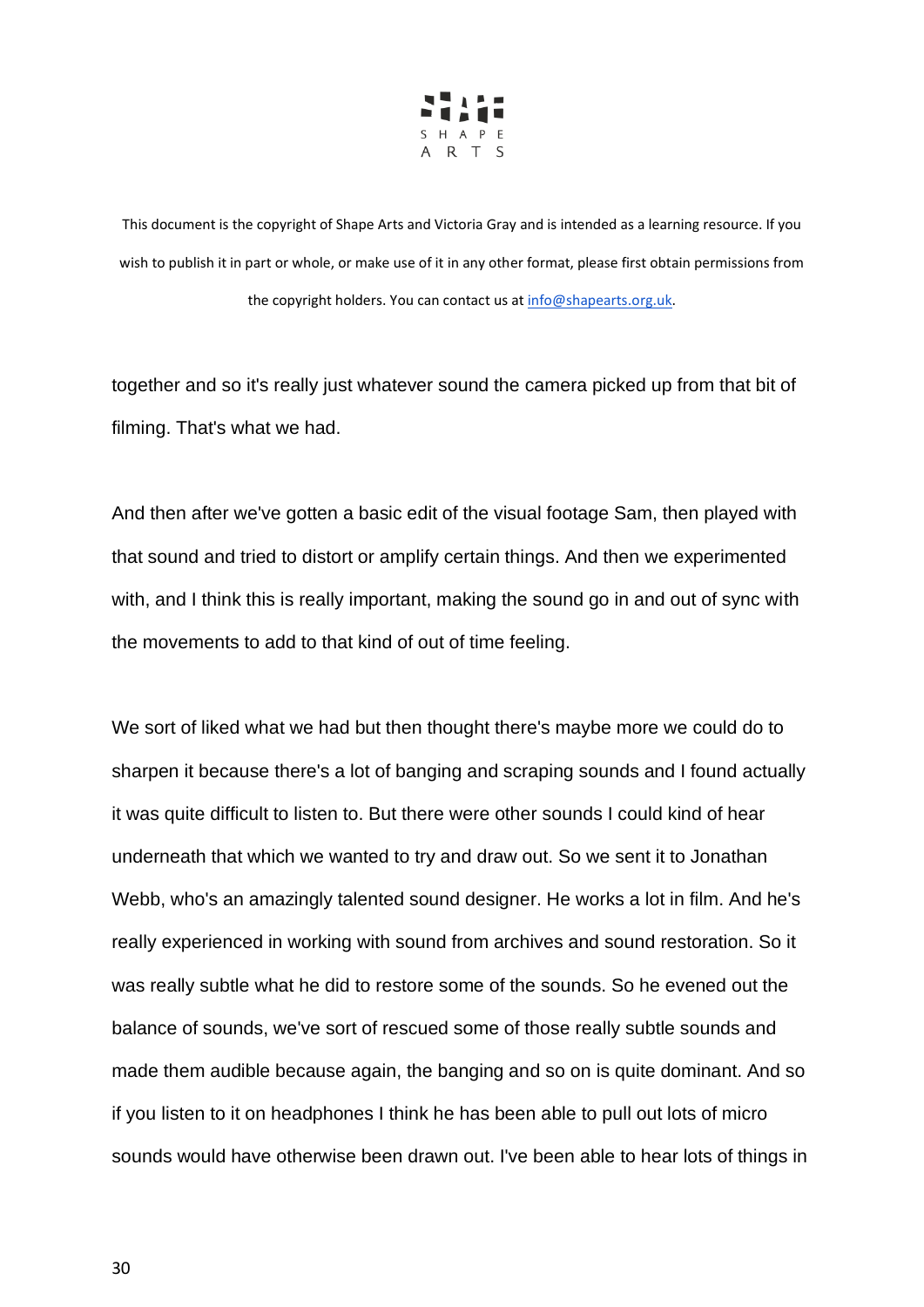

it and things like a rumbling belly, I can start to hear breath and I think it's a little bit like being able to hear the inside of your head. So if you've ever had your ears blocked, you know that it's a kind of suffocating amplification.

**EH:** It's interesting as well that you used the word 'choppy' there because I was really imagining and kind of like that sensation of being hit by waves, over and over again. When you think you're having fun jumping in the waves and then you get hit by a big one. And it's kind of funny because that always gets water in my ears. So that whole kind of physical experience was really sparking that for me.

**VG:** There's definitely something watery about it. I've actually found it quite difficult to listen to because I have really sensitive hearing, hyperacusis and tinnitus and I find sound quite triggering. Sound is a real, uhm, poltergeist for me. I'm afraid of sound, I'm afraid of it occurring and waiting for the next sound that's going to freak me out. It produces a really almost PTSD like effect in my body. So actually, when we edited it initially, I couldn't listen to it for a very long period of time actually, even now, I don't really like to listen to it because my brain sort of records sound. So for example, if there's a hoover on or even the oven, I will hear it for a long time after it's stopped. I think this is also quite common, maybe some of the sensory differences for autistic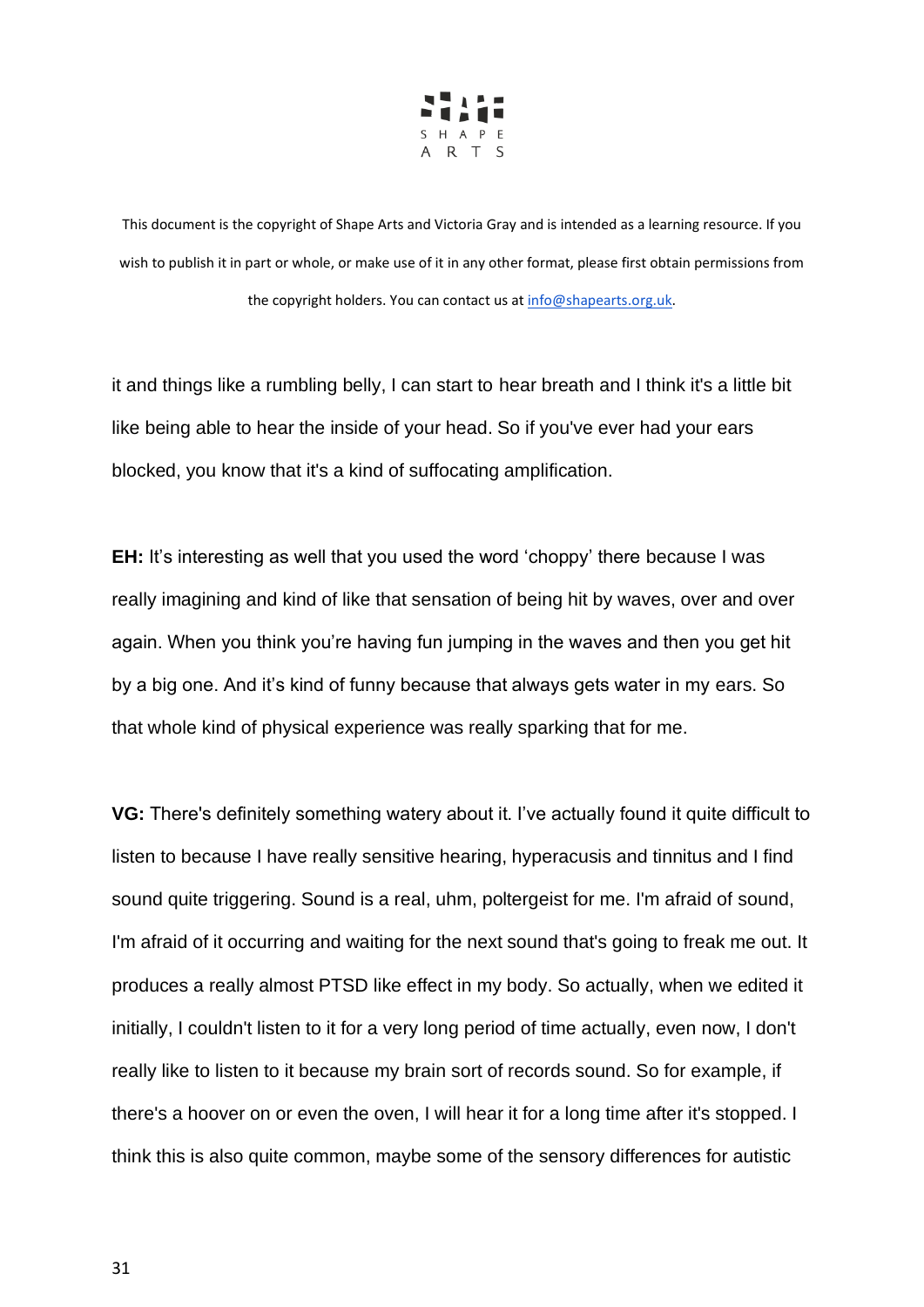

people as well. So sound is like a sensation for me. And I think I had to tread carefully in terms of how much I listened to it. The whole thing, the film and the audio, I was thinking about this before we talked, it's like a ghost or something because I'm not that body anymore. And as I said before, the film felt a little bit like a premonition because I didn't have a lot of the things that it references, or I'm referencing now in hindsight like migraine and visual disturbance. They were maybe present but not as strong or I had not registered them yet. I hadn't heard them yet. Or I was hearing them but not on a conscious level. They were just there under the surface. So it was as if this was all around the corner to come. So when I watch it or listen to it I can feel a bit scared sometimes, like there's this feeling of foreboding, but maybe also quite healing as well to think about making some sense of it in the present.

I think it sort of disturbs the idea of cause and effect, a linear idea about time, because the potential for everything is always there all the time. And I think that's again, maybe how I experience time differently in terms of being neurodivergent, so time and space is just one big mass. Everything's layered on top of everything else, a bit like the sound maybe. But that's my experience of it anyway, that's how I sense it.

32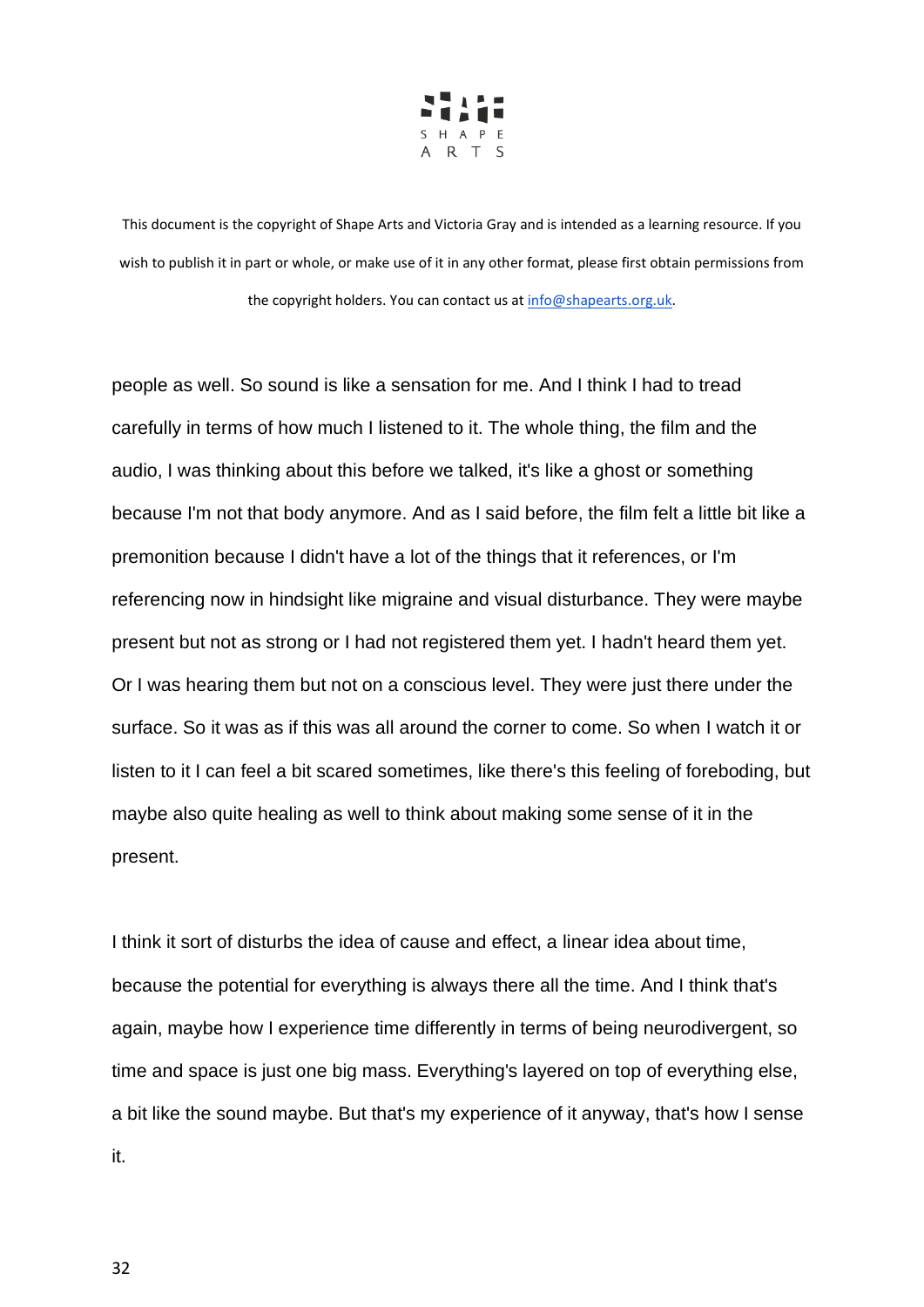

**EH:** Finally, I suppose, although I could probably go on for hours, we've come full circle back to your practice as a whole. I wondered whether we could touch on the wider context of art made by neurodivergent artists. I know that in our networking communities, many neurodivergent artists very consciously, in communicating their experiences creatively, seek to engender some kind of change or maybe at least some kind of wider awareness. I wondered if that's the same for you, or do you feel that that possible effect of your work is more coincidental? Like, is there anything that you feel like you want your audience to take away from 'Welter,' be it thoughts, feelings, or even ideas about performance art or making art more generally?

**VG:** I think it's probably both things. I've never really felt very comfortable being kind of overly politicised in terms of activism or whatever. I think the ways that I've felt about maybe raising awareness of certain things through art has been a more subtle level. So through the work and not necessarily saying what things are about or even articulating like a certain identity, but I've sensed that that started to change for me. Mainly because I do find the world really difficult and I find it difficult to be in the world as an autistic person and feel that difficulty in communication and realise that actually, part of the reasons for making work for me, at least now, is about not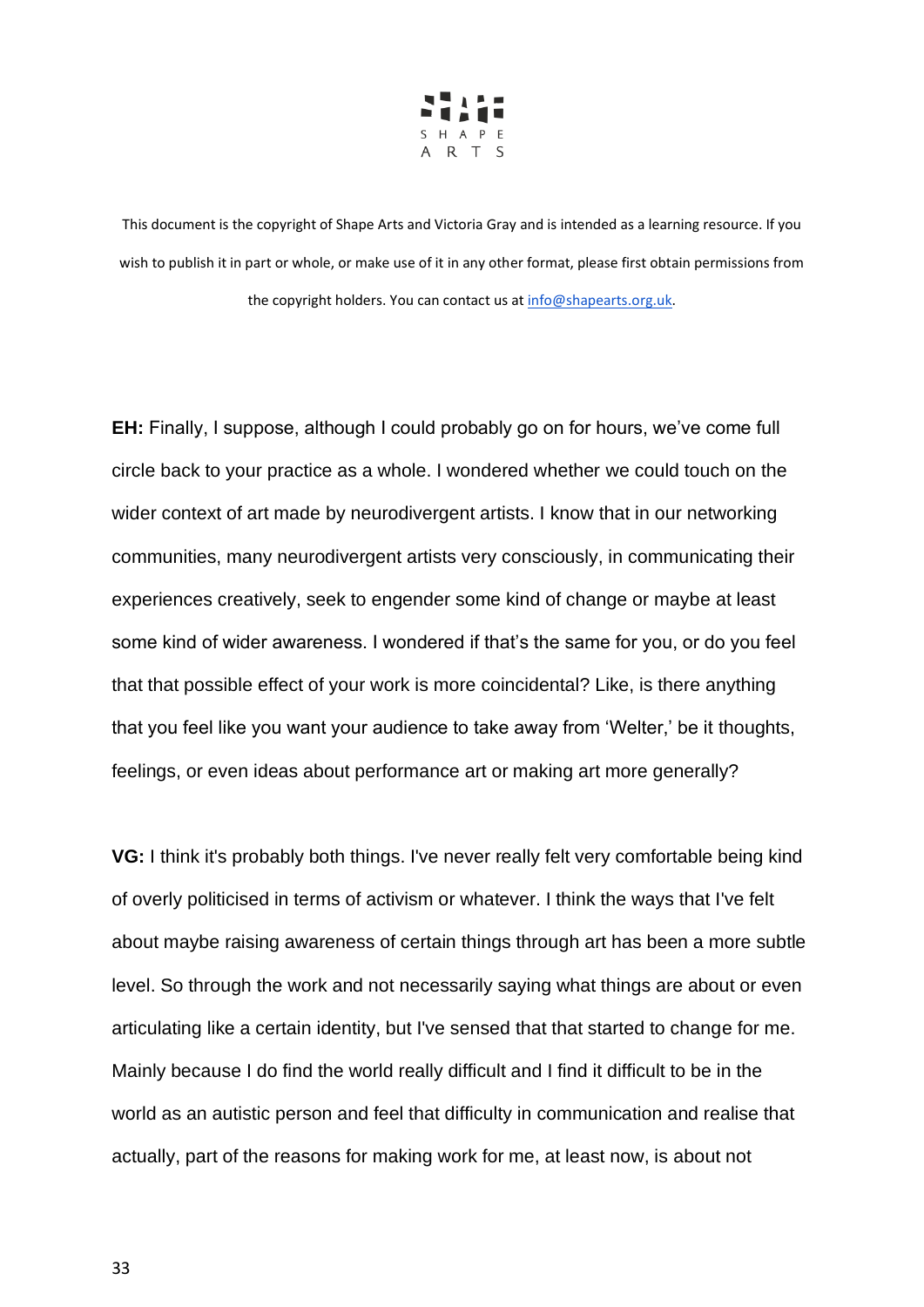

necessarily raising awareness in the sense of like making a banner and standing outside a gallery and saying I'm a neurodivergent artist. But just to try and make more work that is by virtue of being made by neurodivergent artists, starts to infiltrate or bring those kinds of works and those kinds of bodies and voices into the art space, but have it be more subtle. That's just my way, I don't have social media. I don't tweet, I don't do any of that stuff. So sometimes it is difficult to have a more overt voice. But I think my tendency is always to do things slowly and subtly over time and then to see, a bit like a performance really, set something in motion and let it go for several hours and then hopefully, it will ingrain and become present. And so I think that that's probably what I was kind of thinking about or aiming for when I was reflecting on having made 'Welter' and then kind of sharing it now four years later, three years / four years after having had my diagnosis.

What's been really great about presenting 'Welter' with Shape is that I feel that I've developed a really honest relationship with you and Jeff and Emily, especially on days when I have not been able to do a call or I've been feeling overwhelmed. And it's been really good because I've been able to start to understand what my specific needs might be. Especially in relation to making work because I never really had the opportunity to think about what those would be or benefit from any of those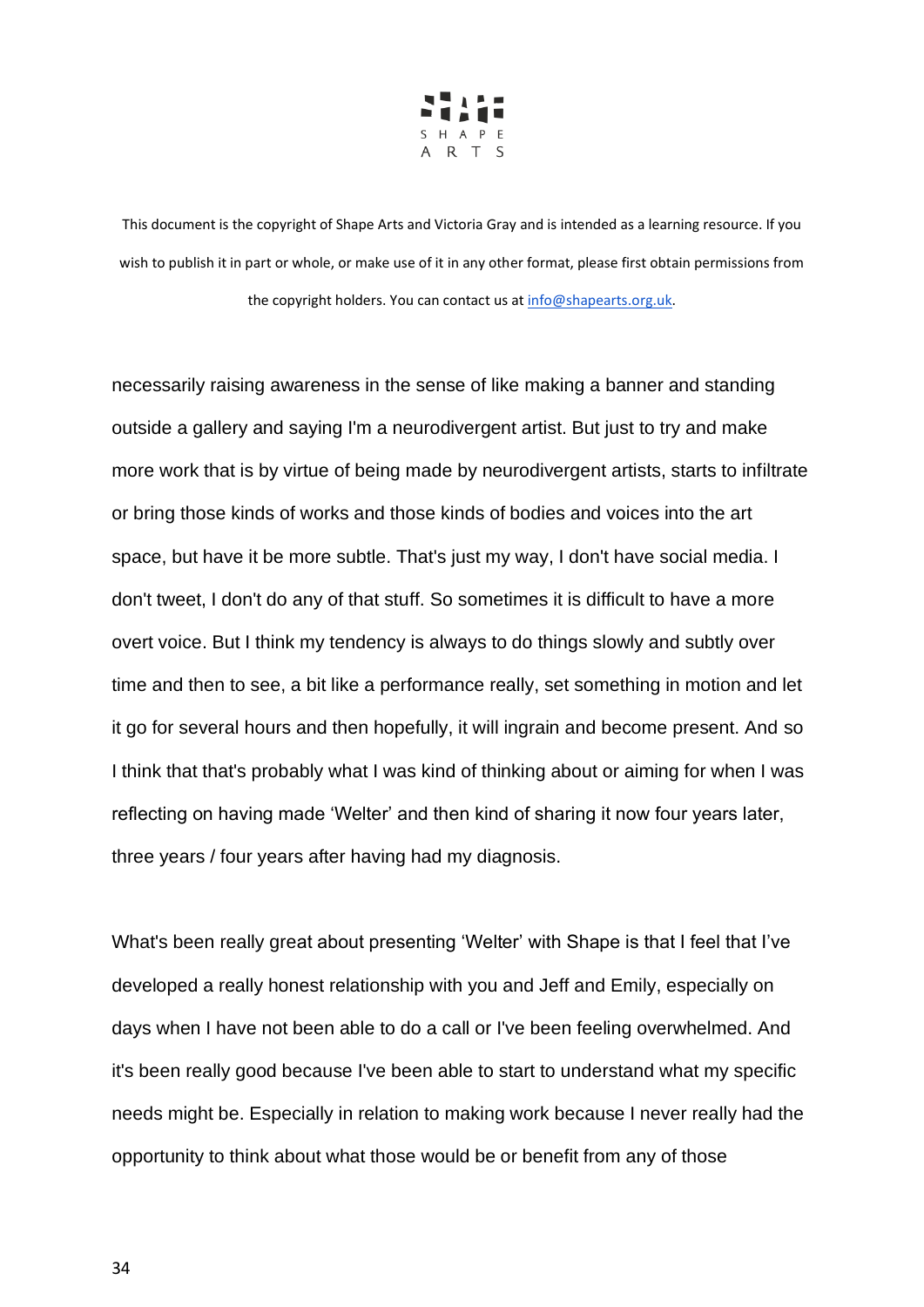

adjustments. Because when you've struggled for years, I never know what to ask for, or at least I felt ashamed to ask those things that I now feel validated in some way to ask for.

For example, being able to present 'Welter' online, at least initially, is great in terms of accessibility because I'm not able to engage with travel or physical spaces at the minute because I'm just too overwhelmed in my system. And I think it's really important to say that because the assumption might be that it was always my intention to make an online work and to make a video, but actually, it's good for people to hear that actually the reason that I made a video and the reason that it exists online is because I spent over 10 years pushing myself to be present physically to the point of burnout and then had to, in order to make work, find other ways of doing something, making something. So it's more a pragmatic, practical choice that I've ended up with the work that I have, rather than it being aesthetic, sort of conscious choice. And I think it's really important then to maybe articulate some of that, maybe the scaffolding around it, the circumstances behind the work. And also having this conversation now, it's been really helpful to have the camera off. We were thinking about what ways we can do this and make it accessible and I'd been explaining because of feeling overwhelmed at the minute, language is not coming as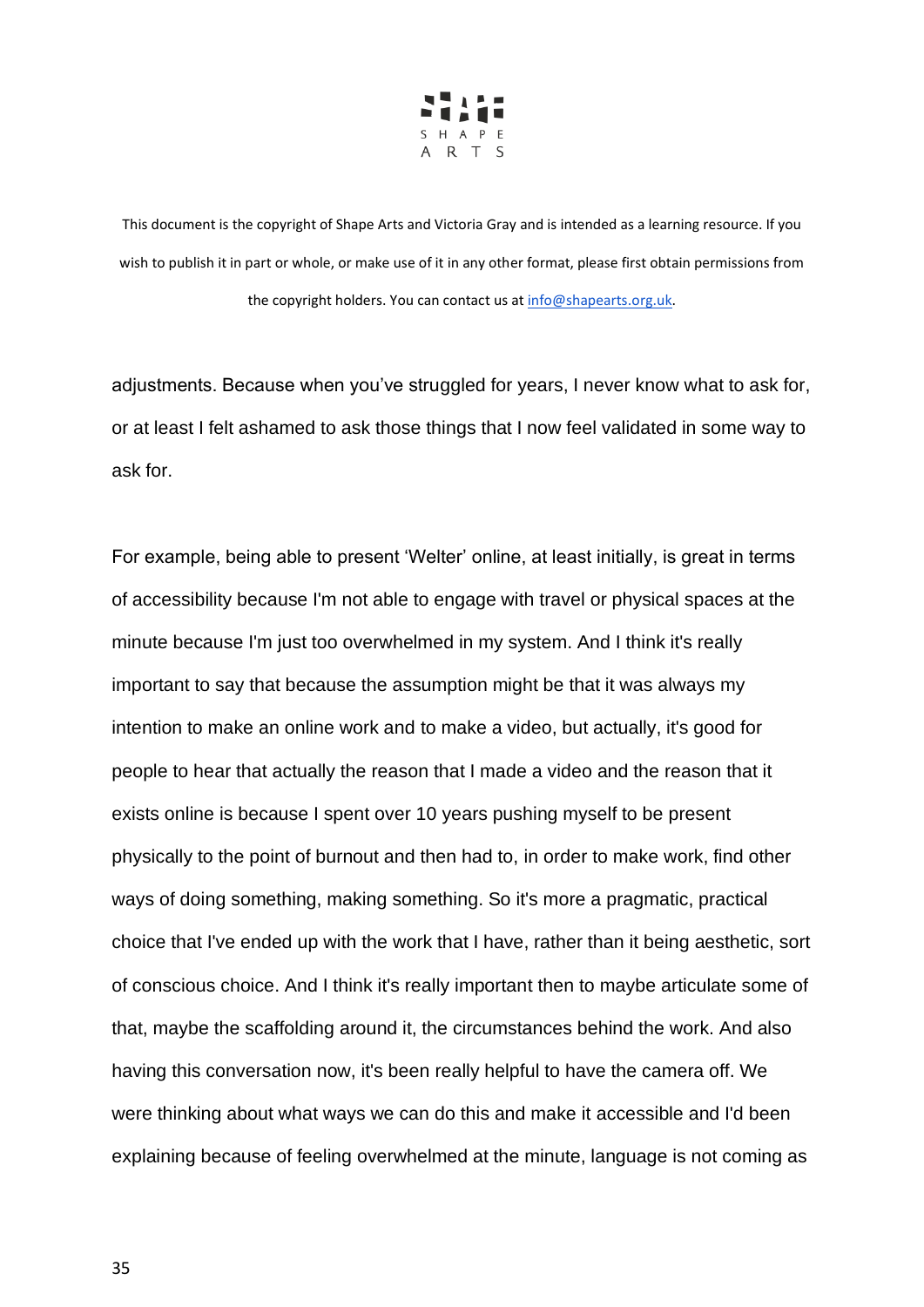

easily as it might do. And having the camera off means that I can save energy that I might use on eye contact and physical gestures, and I can close my eyes and I can rock from side to side if I feel anxious, which I do. It's also good to say that. My body trembles a lot. I can sound very calm but there's a real kind of shivering and shimmering happening at the same time that's getting me through it. So you know, I'm doing it right now. I'm closing my eyes. It's helping me to get words out.

I sometimes think there's a gloss to my website or an artists website with a CV, or whatever. But there's a lot that's hiding behind that, at least for me. There's years of going to performance events and basically turning up for my performance and then leaving and not being able to engage with any of the other stuff because I have been completely overwhelmed. Or not being able to do any of the social stuff so having to spend most of my time finding a safe space which is most often standing in the toilets until it's all over and you can leave. And that's the stuff that I think I'm happy to share now because if I'd heard that maybe five or six years ago, I maybe would have felt more comfortable with the things that I felt that I was finding difficult in making artwork. I think being able to figure out some of that has been a real benefit.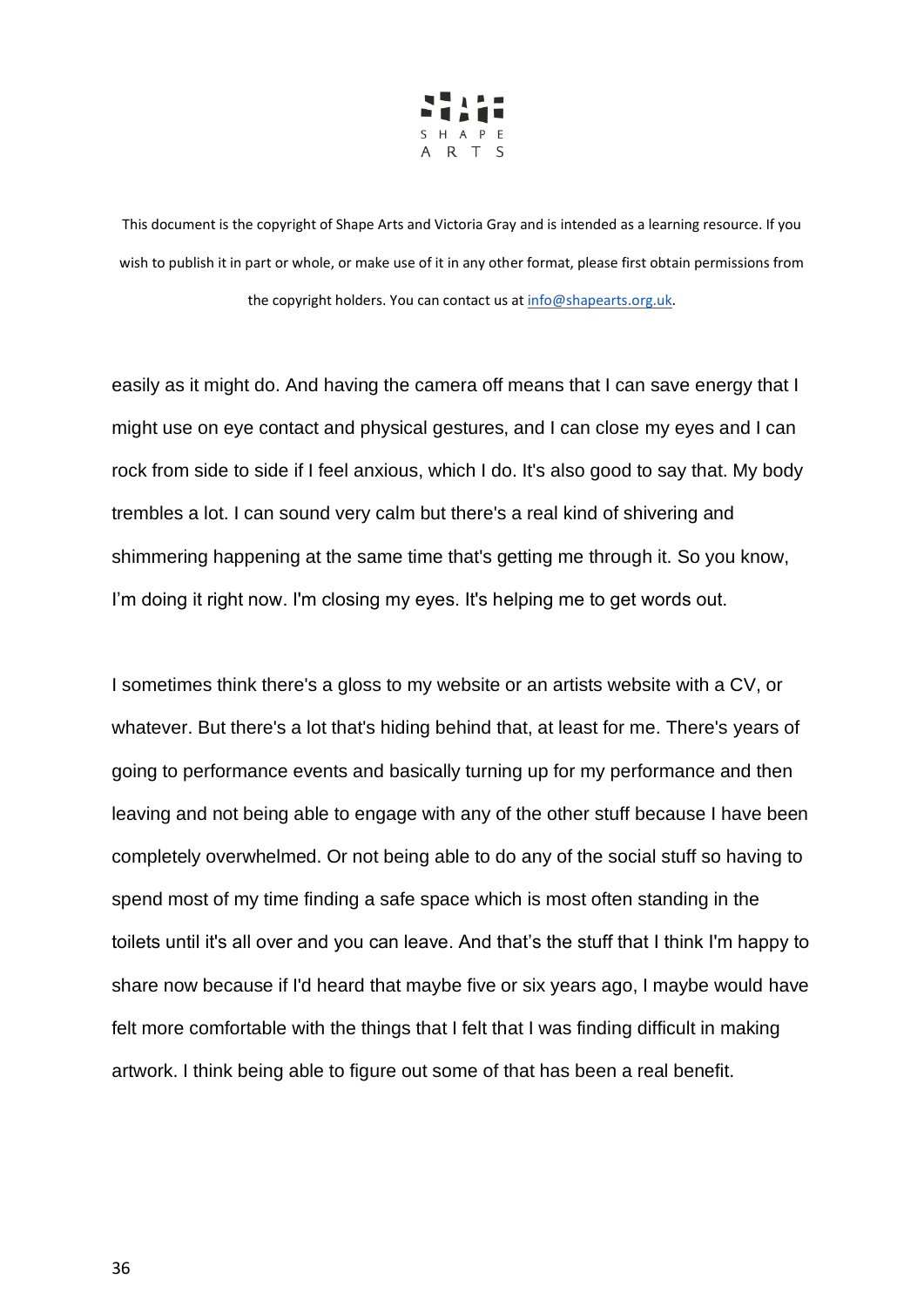

I'd like to think that in time the film could be installed in a gallery space, that was always the intention. If I close my eyes, I imagine it on a continuous loop in a durational space with multiple speakers, really specifically placed and spaced out to really accentuate some of those sounds that we've been talking about and have the work be on multiple screens of different sizes, some on the ceiling, maybe some on the floor, really to accentuate that disjoint of time and space. But physical presence has been a massive barrier for me in the past to the extent that I just stopped making work.

I think those are the things that I'm hoping, aside from getting something from maybe, something of the film resonating with somebody's experience or it being intriguing or whatever. I don't know, maybe this conversation is more of the work, or is the thing that maybe has the most potential to speak about, or at least a different aspect of my experience as a neurodivergent artist, which I think without realising it, you're encouraged to mask a lot, in kind of an art context, but also in society as well. It's very, very difficult to articulate need when there's this illusion of independence, which is an illusion, actually isn't it?

37